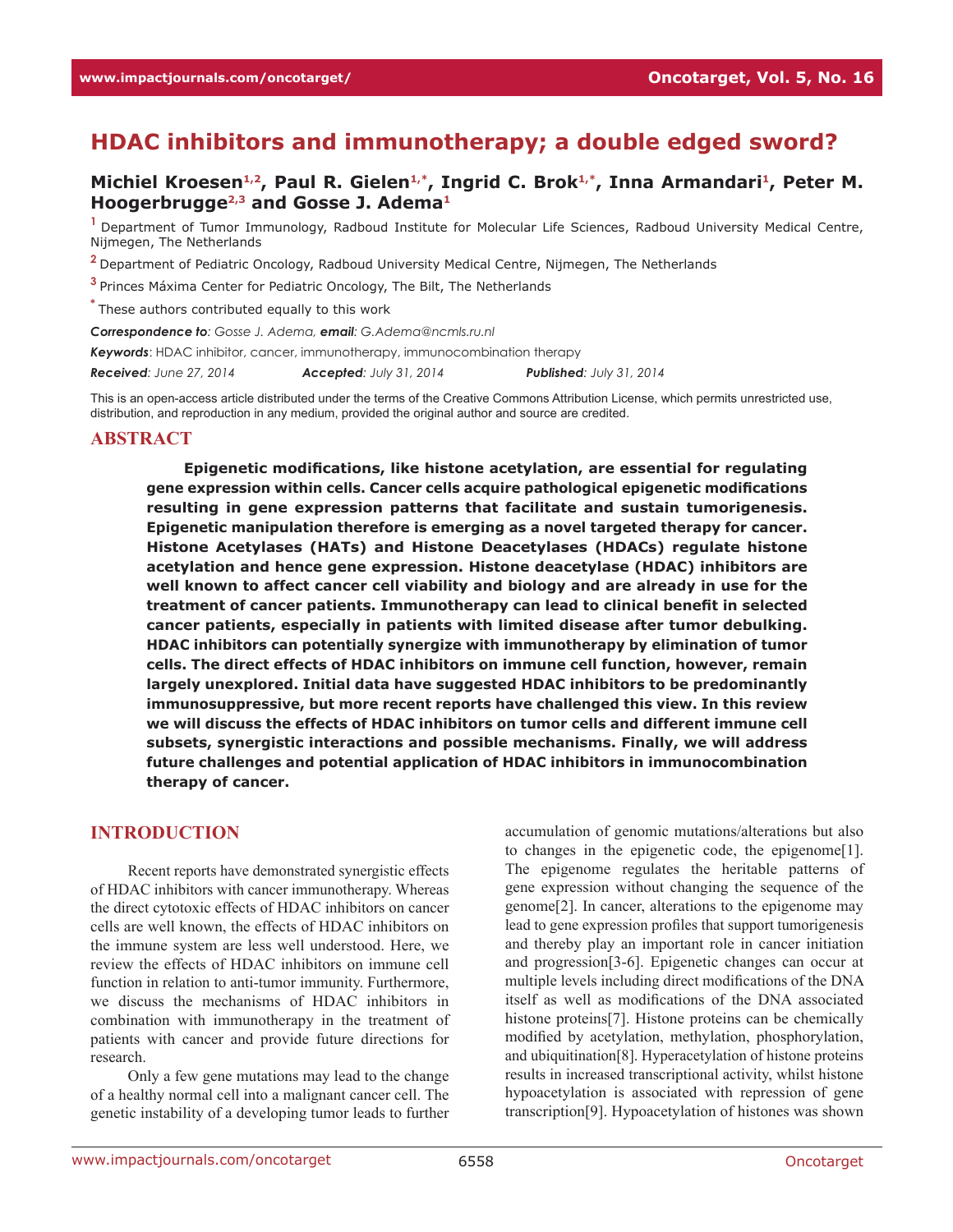to occur specifically in a variety of human cancer cell lines as well as in primary lymphoma and colon carcinoma tissue samples[10].

Immunotherapy is a promising novel cancer therapy for multiple cancer types, including melanoma and neuroblastoma[11, 12]. Immunotherapy can lead to clinical benefit and active anti-tumor immune responses have been observed in selected patients[13]. However, in most patients, the clinical response is still limited or even absent following immunotherapy[14]. Accumulating evidence indicates that tumors evade immune responses by down regulation of MHC molecules and tumor antigens or active suppression of anti-tumor immune responses at the site of the tumor by creating an immune suppressive tumor microenvironment (TME)[15-18]. Therefore, immunotherapy should best be combined with other therapies in so-called immunocombination therapy to overcome these tumor induced immune escape mechanisms[19].

One potential type of therapies that could be combined with immunotherapy are therapies that target the epigenetic code. Epigenetic alterations are dynamic and generally reversible and for this reason epigenetic manipulation has emerged as an attractive novel treatment for cancer[20]. Small molecule inhibitors were identified that target the enzymes responsible for the deacetylation of histones, the histone deacetylases (HDACs). These socalled HDAC inhibitors, are now regarded as a group of anti-cancer drugs with high clinical potential[9, 21, 22]. Inhibition of HDACs leads to genomic effects through accumulation of acetylated histone proteins, resulting in altered gene transcription[23]. Specifically in cancer cells, the altered gene transcription leads to, amongst others, the activation of and/or sensitization to intrinsic and extrinsic apoptosis pathways[24, 25]. Besides blocking the function of HDACs leading to genomic effects, HDAC inhibitors also modulate the function of many other proteins resulting in non-genomic effects. For example, p53 becomes hyper acetylated upon HDAC inhibitor treatment, resulting in tumor cell apoptosis[26, 27]. Interestingly, tumor cells appear much more sensitive to the induction of apoptosis by HDAC inhibitors than normal cells, although the responsible mechanisms are still not fully understood. Besides changes in gene transcription other possible mechanisms for the tumor specificity of HDAC inhibitors have been suggested, e.g. induction of double-strand DNA breaks[28]. Other reports link the selective sensitivity of cancer cells to HDAC inhibitors relative to normal cells to the disturbed chromatin structure in cancer cells[29].

The classical HDAC inhibitors inhibit the function of one or more of the 11 known zinc-containing HDAC enzymes. The zinc-containing HDAC enzymes can be classified into several Classes: Class I HDAC (HDAC 1,2,3,8), Class IIA (HDAC 4,5,7,9) and Class IIB (HDAC 6,10). Class III HDACs or Sirtuins, have a different catalytic mechanism and are not a target for the classical

HDAC inhibitors. The most recently discovered HDAC11 is the only Class IV HDAC[9]. PanHDAC inhibitors inhibit HDACs from Class I, II and IV, while Class specific HDAC inhibitors only inhibit HDACs from either Class I or Class II. More recently, HDAC inhibitors preferentially targeting a single HDAC have been developed[30, 31]. Because each individual HDAC inhibitor has a unique chemical structure and HDAC inhibitory profile, different HDAC inhibitors can cause a large variety of biological effects in cancer cells and in normal cells[32, 33].

Although the effects of HDAC inhibitors on tumor cells have been studied extensively, the exact role of HDAC inhibitors on immune cells and in anti-tumor immunity is just emerging. HDAC inhibitors were previously reported to exhibit strong anti-inflammatory effects[34-36]. Rapamycin, however, previously viewed as a pure immune suppressant drug, was more recently also shown to mediate strong immune stimulating effects as reviewed in[37, 38]. Similarly, a recent study showed that the Class I HDAC inhibitor Entinostat markedly enhanced anti-tumor vaccination[39]. In this review we will discuss the effects of classical pan-, Class I and Class II HDAC inhibitors on tumor cells and immune cells in relation to immunotherapy. Furthermore, we will discuss the potential of combining HDAC inhibitors with immunotherapy as immunocombination therapy for cancer.

#### **Effects of HDAC inhibitors on tumor cells; immunological consequences**

HDAC inhibitors can induce tumor cell death in a specific manner through various mechanisms and with different half maximum inhibitory concentrations (IC50s) as reviewed elsewhere[9, 22, 40]. However, HDAC inhibitors also have profound effects on the remaining viable tumor cells. Here we will discuss the effects of HDAC inhibitors on the cell biology of these surviving tumor cells with a focus on the immunological consequences.

#### **Effects of HDAC inhibitors on tumor cell recognition by T cells and NK cells**

Tumor cell recognition and elimination by tumor specific T cells is, amongst others, dependent on the expression levels of both tumor associated antigens (TAAs) and MHC Class I (MHCI) molecules by the tumor cells. HDAC inhibitors can increase TAA expression by tumor cells. The Class I HDAC inhibitor Depsipeptide enhanced the expression of the tumor antigen gp100 in murine melanoma cells[41]. Combination treatment of Depsipeptide and adoptive transfer of gp100-specific cytotoxic T cells resulted in increased tumor killing by transferred tumor specific CD8 T cells. However, sometimes TAA-expression is downregulated after HDAC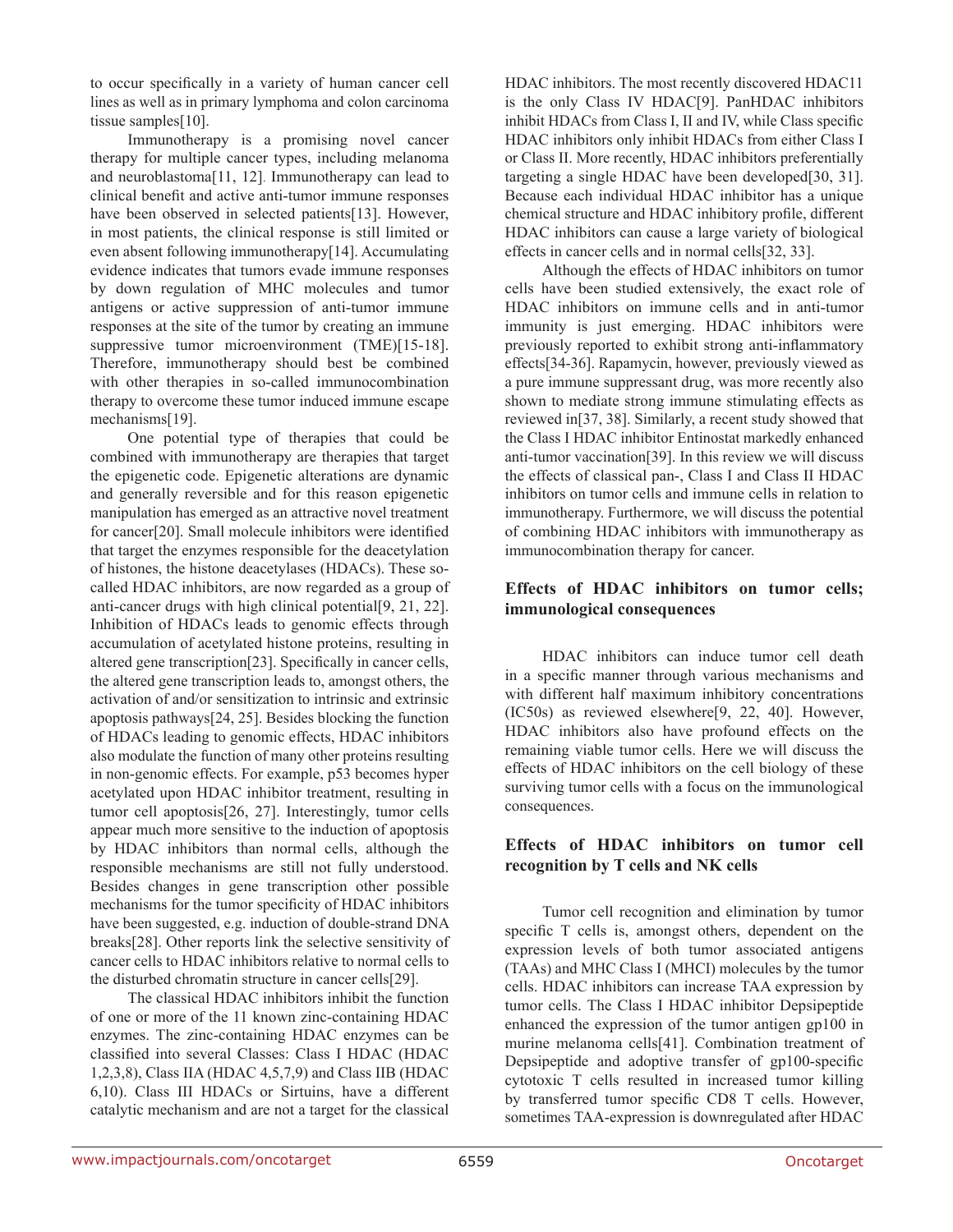|                                | HDAC inhibitor (class)                                                                                                                            | Observations                                                                          | References                 |  |
|--------------------------------|---------------------------------------------------------------------------------------------------------------------------------------------------|---------------------------------------------------------------------------------------|----------------------------|--|
| Tumor cells                    |                                                                                                                                                   |                                                                                       |                            |  |
|                                | Depsipeptide (Class I)<br>Valproic Acid (panHDAC)<br>Trichostatin A (panHDAC)<br>LAQ824 (panHDAC)<br>Panobinostat (panHDAC)                       | TAA1 MHCI1 MHCII1<br>Co-stimulatory molecules1<br>Recognition by T cells <sup>t</sup> | $[41-43, 45-48, 126]$      |  |
|                                | Valproic Acid (panHDAC)<br>Trichostatin A (panHDAC)                                                                                               | Expression NKG2D ligands/<br>Recognition by NK cells?                                 | $[51-56]$                  |  |
|                                | Vorinostat (panHDAC)                                                                                                                              | Immunogenic cell death1                                                               | [60, 61, 63]               |  |
| Effector lymphocytes           |                                                                                                                                                   |                                                                                       |                            |  |
| CD4 T cells                    | Trichostatin A (panHDAC)<br>N-butyrate(panHDAC)<br>Scriptaid (panHDAC)<br>Vorinostat (panHDAC)<br>Romidepsin (Class I)                            | Viability<br>Proliferation↓<br>Pro-inflammatory cytokines!                            | $[39, 91-93, 98, 99, 126]$ |  |
|                                | Vorinostat (panHDAC)                                                                                                                              | Viability=                                                                            | [94]                       |  |
| Activated<br>CD4 T cells       | Vorinostat (panHDAC)                                                                                                                              | Viability=<br>Cytotoxicity=                                                           | [99]                       |  |
| CD8 T cells                    | Panobinostat (panHDAC)<br>Trichostatin A (panHDAC)                                                                                                | Pro-inflammatory cytokines1<br>Cytotoxicity1<br>Memory function1                      | [39, 100, 101, 126]        |  |
| NK cells                       | Valproic Acid (panHDAC)                                                                                                                           | Proliferation↓<br>Cytotoxicity↓                                                       | [104]                      |  |
|                                | Entinostat (Class I)                                                                                                                              | Cytotoxicity1                                                                         | [105]                      |  |
| Activated<br>NK cells          | Vorinostat (panHDAC)                                                                                                                              | $Cytotoxicity =$                                                                      | [99]                       |  |
| APC / Cytokine production      |                                                                                                                                                   |                                                                                       |                            |  |
| Macrophages<br>DC              | Trichostatin A (panHDAC)<br>Vorinostat (panHDAC)<br>LAQ824 (panHDAC)<br>Panobinostat (panHDAC)<br>Valproic Acid (panHDAC)<br>Entinostat (Class I) | Co-stimulatory molecules<br>Pro-inflammatory cytokines!<br>APC function↓              | $[68, 69, 76, 78-83, 85]$  |  |
| Cytokines<br>inflammation      | Vorinostat (panHDAC)<br>Givinostat (panHDAC)                                                                                                      | Pro-inflammatory cytokine production!<br>Inflammation ↓                               | [34, 35, 74, 76, 77, 84]   |  |
| Macrophages<br>Tumor cells     | Vorinostat (panHDAC)<br>Trichostatin A (panHDAC)<br>Valproic Acid (panHDAC)                                                                       | Tumorigenic sol. factors / cytokines1                                                 | [86, 87]                   |  |
| <b>Regulatory Immune Cells</b> |                                                                                                                                                   |                                                                                       |                            |  |
| Treg                           | Trichostatin A (panHDAC)<br>Vorinostat (panHDAC)<br>Valproic Acid (panHDAC)<br>Tubacin (Class II)<br>Entinostat (Class I)                         | Cell numbers1 FoxP3 expression1<br>Immune suppressive capacity?                       | $[107-113, 116, 117]$      |  |
|                                | Entinostat (Class I)                                                                                                                              | Numbers =/ $\downarrow$ FoxP3 expression $\downarrow$<br>Immune suppressive capacity! | [39, 118]                  |  |
| Bone<br>marrow<br>cells        | Trichostatin A (panHDAC)<br>Vorinostat (panHDAC)                                                                                                  | Differentiation1 MDSC1<br>Macrophages/DC 4                                            | $[120]$                    |  |
| <b>MDSC</b>                    | Valproic Acid (panHDAC)                                                                                                                           | Differentiation1<br><b>MDSC1</b><br>Macrophages/DC1                                   | $[121]$                    |  |
| <b>TAM</b>                     | Trichostatin A (panHDAC)<br>Valproic Acid (panHDAC)                                                                                               | MHCII expression1                                                                     | [123, 124]                 |  |

**Table 1 : Overview of the observed effects of HDAC inhibitors on tumor cells and immune cells**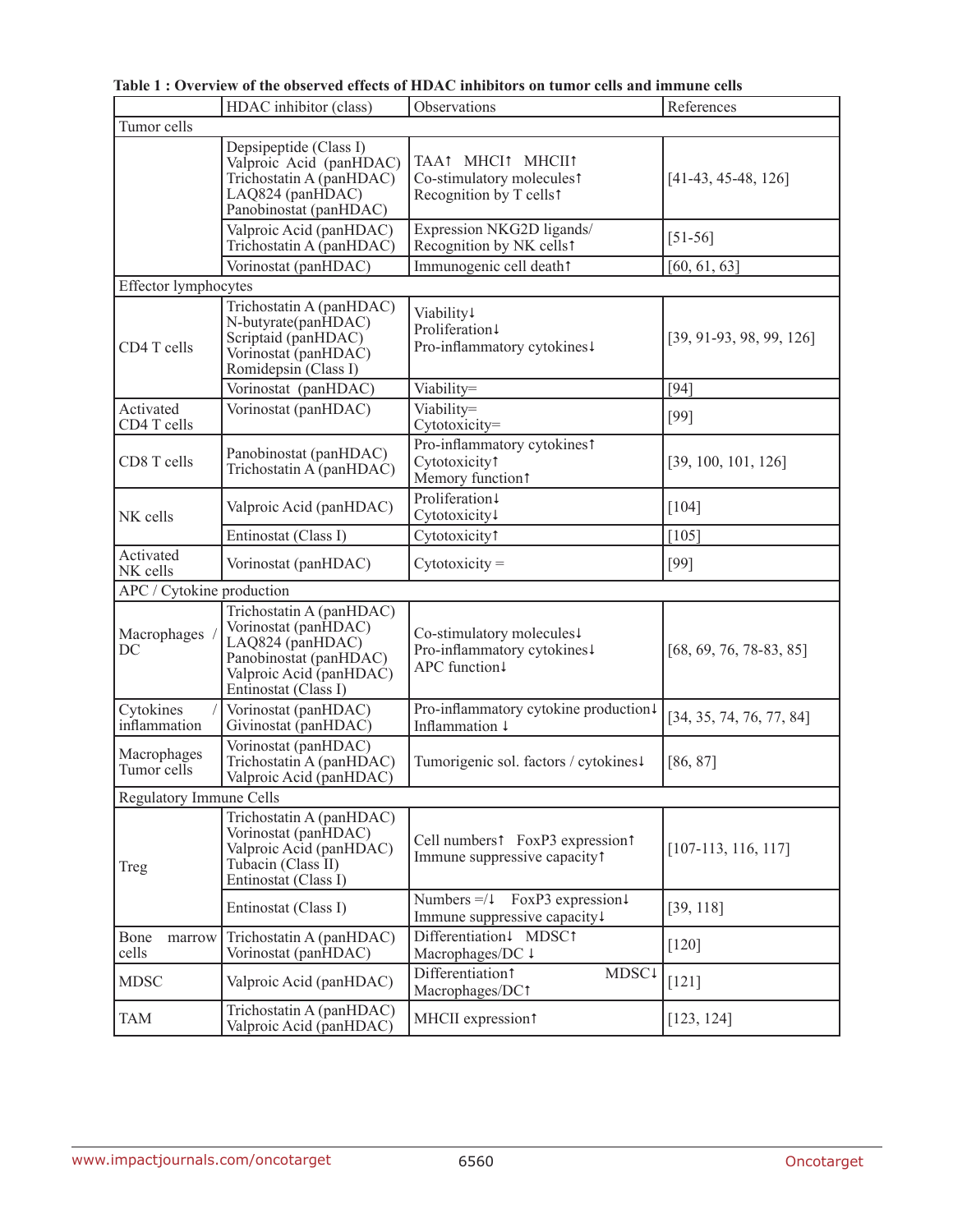inhibitor treatment. The panHDAC inhibitor Valproic acid (VPA) downregulated the expression of the tumor antigen Muc1. Remarkably, it upregulated another tumor antigen NY-ESO-1 in mesothelioma cells *in vitro*[42].

Other reports have shown that HDAC inhibitors upregulate genes involved in the antigen presentation machinery or co-stimulatory molecule expression by tumor cells[43, 44]. The panHDAC inhibitor Trichostatin A (TSA) up-regulated MHCI surface expression in a murine cervical cell line with an impaired antigenprocessing machinery[45]. TSA pre-treatment of these tumor cells resulted in more effective lysis of these tumor cells by CD8 T cells *in vitro*. Similarly, TSA was able to increase or induce expression of *TAP-1*, *TAP-2*, *LMP-2*, and *Tapasin* in TAP-expressing and TAP–deficient murine tumor cell lines[46]. TSA treatment of mice bearing TAPdeficient tumors delayed tumor growth due to enhanced tumor cell killing by adaptive immune effector cells. More recently, the panHDAC inhibitor Panobinostat was shown not only to enhance the expression of several TAAs, MHCI and MHCII, but also the expression of co-stimulatory molecules in several human and a murine melanoma cell lines *in vitro*[47]. In addition, effective therapy of B16F10 melanoma bearing mice using Panobinostat was dependent on the presence of the adaptive immune system. In another study, TSA induced MHC Class II expression in murine plasmacytoma cells through activation of the pIII-CIITA promoter, resulting in enhanced proliferation of CD4 T cells *in vitro*[48]. In summary, HDAC inhibitors can modulate TAA expression and many components of the tumor antigen processing and MHC presentation pathway in surviving tumor cells, overall resulting in enhanced tumor cell recognition and killing by tumor specific T cells (Table 1).

NK cells are innate immune cells that exert important anti-tumor effector functions in cancer immunotherapy[49]. The outcome of an interaction between a tumor cell and a NK cell is balanced by the expression of activating and inhibitory ligands by the tumor cell. Several stress-induced activating ligands, like MHC class I-related chain A (MICA) and B molecules (MICB), and UL16-binding proteins (ULBPs), expressed by tumor cells are recognized by the activating NKG2D receptor on NK cells[50]. HDAC inhibitors were shown to increase the expression of activating ligands for this NK cell receptor by tumor cells. The Class I HDAC inhibitor VPA induced the expression of MICA, MICB and ULBPs in human hepatocellular carcinoma cells resulting in enhanced recognition and killing by NK cells *in vitro*[51]*.* Importantly, in non-malignant primary human hepatocytes, VPA treatment did not induce the expression of these NKG2D ligands. Although the mechanisms for the tumor specific induction of NKG2D ligands remained unclear, this study confirms the selective effect of this panHDAC inhibitor on the expression of NK cell activating ligands by malignant cells. Lopez-Soto et al. showed that TSA increased the expression of ULBPs in epithelial tumor cells by releasing HDAC3 mediated repression on ULBP promotors[52]. Similar effects have been reported for other panHDAC inhibitors when added to osteosarcoma, leukemia and Ewing sarcoma cell lines *in vitro* and to primary myeloid leukemia cells *ex vivo*[53-56]. These studies collectively show that panHDAC inhibitors can increase the expression of activating NKG2D ligands resulting in enhanced tumor cell recognition and elimination by NK cells.

HDAC inhibitors, however, do not always increase tumor cell recognition by immune cells. Fiegler et al. showed that the panHDAC inhibitor Vorinostat and other panHDAC inhibitors down regulated the B7 family member B7-H6, a ligand for the activating NKp30 receptor on NK cells, in multiple human cancer cell lines, both at the mRNA and protein level[57]. The decreased surface expression of B7-H6 resulted in decreased degranulation of primary NK cells in an NKp30 dependent manner. Thus, HDAC inhibitors can also mediate the downregulation of activating ligands for NK cells by tumor cells. Furthermore, HDAC inhibitor induced increased MHCI expression, leading to increased tumor cell recognition by T cells, at the same time will negatively affect NK cell recognition. Besides lymphocytic NK and T cells, macrophages and other myeloid cells are also able to recognize and kill tumor cells directly[58]. However, the effects of HDAC inhibitors on tumor cell recognition by myeloid cells have not been reported to date. We conclude that, in general, HDAC inhibitors lead to enhanced recognition and elimination of tumor cells by effector lymphocytes, but this effect may vary between tumor types and HDAC inhibitors used.

#### **HDAC inhibitors and immunogenic cell death**

Selected chemotherapeutics can induce so-called "immunogenic cell death", a process in which dying tumor cells can stimulate cellular uptake, activation and crosspresentation by antigen presenting cells (APCs), thereby inducing antitumor T cell responses[59]. Christiansen et al. showed that MC38 colon carcinoma cells, treated with the panHDAC inhibitor Vorinostat, were efficiently taken up by dendritic cells (DCs) *in vitro*[60]. In addition, in other studies, Vorinostat stimulated the release of important mediators of immunogenic cell death, like HMGB1 and ATP, as well as the expression of cell surface Calreticulin, an important 'eat-me' signal, by dying tumor cells[61, 62]. However, the precise role of immunogenic cell death upon Vorinostat therapy *in vivo* was not investigated in these studies. AK7 pancreatic carcinoma cells, pretreated with Vorinostat or other cytotoxic drugs, have also been used together with the adjuvant BCG as a vaccine. Only the vaccine consisting of the Vorinostat treated tumor cells was able to inhibit tumor growth upon tumor challenge and resulted in increased CD8 T cell infiltration in this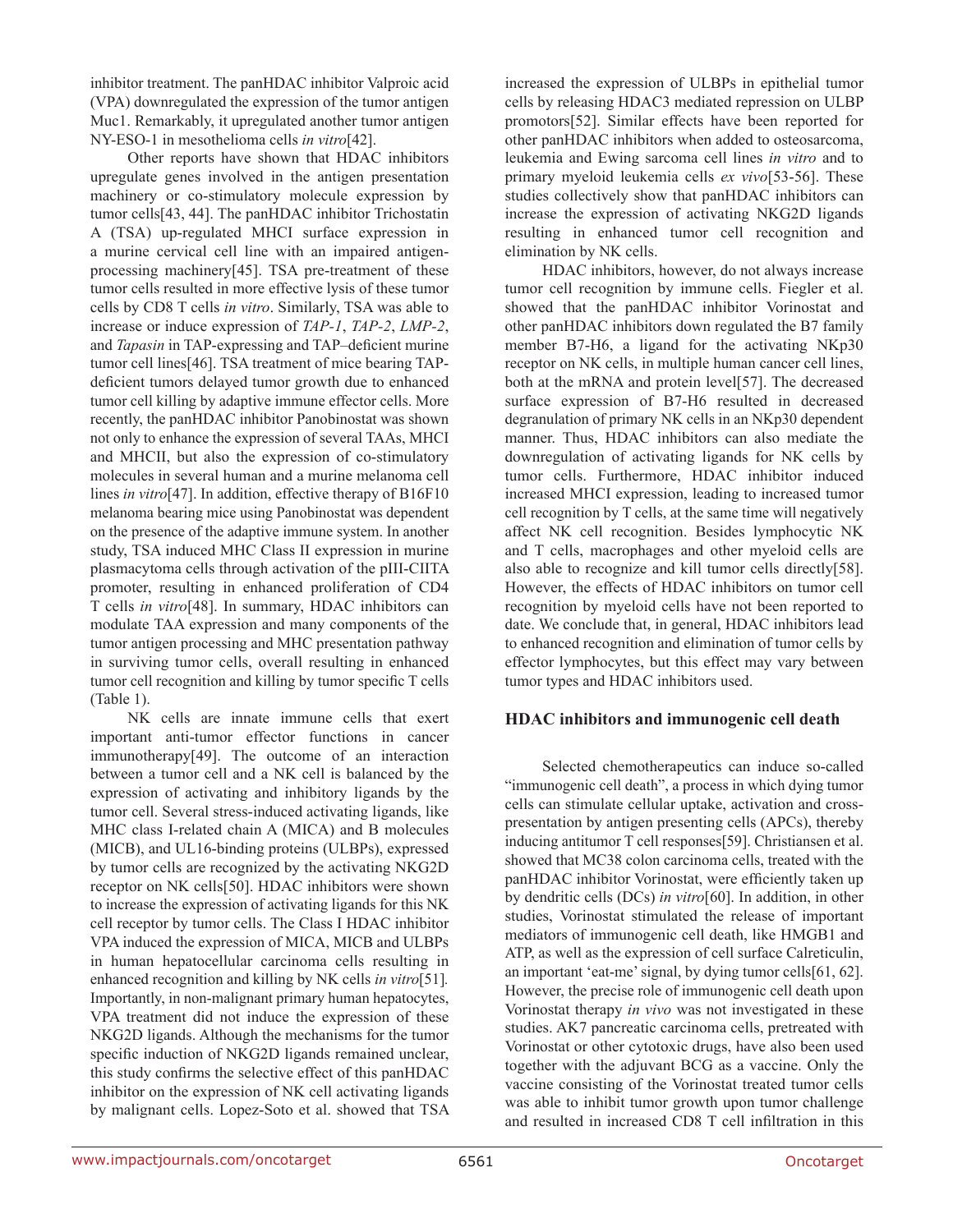experimental setting[63]. These studies imply that Vorinostat, like a subset of chemotherapeutic compounds, induces a form of cell death with immunogenic properties. It remains to be determined whether other panHDAC or Class specific HDAC inhibitors also induce immunogenic cell death. Furthermore, it will be interesting to compare the potency of Vorinostat and other HDAC inhibitors to induce immunogenic cell death with that of chemotherapeutic agents previously demonstrated to induce immunogenic cell death[64].

#### **Effect of HDAC inhibitors on immune cells**

So far, we discussed the effects of HDAC inhibitors on tumor cell biology and the immunological consequences. In the next paragraphs we will review the effects of HDAC inhibitors on immune cell viability and function and address the mechanisms and critical factors of successful combinations of HDAC inhibitors and immunotherapy *in vivo*. Immune cells can have both pro- and anti-tumor effects, depending on cell lineage and environmental cues. For example, in a recent study by West et al, successful treatment of MC38 colon carcinoma tumors using the panHDAC inhibitors Vorinostat and Panobinostat was fully dependent on the presence of an intact immune system[61].

#### **Effect of HDAC inhibitors on antigen presenting cells and cytokine production**

In order to generate effective and long-lasting immune responses, activation of both the innate and adaptive arms of the immune system is required. APCs, like monocytes, macrophages and DCs are the first innate immune cells to sense danger signals coming from foreign or damaged self[65]. Upon encounter of these signals, APCs become activated and start to recruit and activate other immune cells and thereby initiate antigen specific immunity[66]. DCs are professional APCs and are therefore especially capable of inducing adaptive immunity. Besides signal 1 coming from specific recognition of antigens presented in MHCI and MHCII molecules, co-stimulatory and cytokine signals (signals 2 and 3, respectively) are required to initiate and direct adaptive immune responses[67].

HDAC inhibitors were repeatedly shown to down regulate both co-stimulatory and cytokine signals coming from APCs. The panHDAC inhibitors Vorinostat and TSA profoundly down-regulated genes involved in costimulation and the production of cytokines in murine bone marrow derived macrophages (BMDM) and dendritic cells (BMDC)[68, 69]. Upon treatment with TSA, surface expression of CD40, CD80, CD86 and CCR7 as well as the production of pro-inflammatory cytokines IL-6, IL-12 and TNF- $\alpha$  was down regulated in BMDC[69]. In contrast, TSA and the panHDAC inhibitor Panobinostat increased IL-12 production in peritoneal elicitated macrophages, which was associated with a downregulation of the antiinflammatory cytokine IL-10[70]. One explanation for these different findings could be that the timing of HDAC inhibitor exposure differed between these studies: in the first studies the APCs were exposed to the HDAC inhibitor one hour before the immune stimulus, whereas in the latter study the HDAC inhibitor and the immune stimulus were administered together. These observations suggest that the pre-activation of these APCs leads to differential effects upon HDAC inhibitor treatment. Also, in contrast to the panHDAC inhibitor TSA, the Class I specific HDAC inhibitor Entinostat did not down regulate IL-12 mRNA in BMDM, suggesting Entinostat may prevent the reduced production of IL-12 in these APCs[71]. In addition, HDAC6 was required for the production of IL-10 in murine APCs, suggesting panHDAC and Class II HDAC inhibitors may downregulate IL-10 production by APCs[72].

Support for a role of individual HDACs in the initiation of inflammatory cytokine production by APCs comes from studies using  $HDAC3<sup>-/-</sup>$  murine BMDM. These cells were shown to be incapable of a pro-inflammatory gene response when stimulated with LPS[73]. The lack of expression of pro-inflammatory genes could be largely explained by a lack of IFN-β expression in these macrophages. This was most probably due to the constitutive over expression of Cox-1 in the se macrophages, which interfered with pro-inflammatory signaling cascades. In addition, other studies have reported on panHDAC inhibitor mediated downregulation of systemic inflammation by reducing pro-inflammatory cytokine production in mice[34, 35, 74- 77]. Similar suppressive effects of HDAC inhibitors on pro-inflammatory cytokine production were also reported for human macrophages and DCs[76, 78-81]. In human monocyte derived DCs, the reduced cytokine production upon HDAC inhibitor exposure was suggested to be mediated through decreased NF-kB and type I interferon signaling as suggested by the reduced nuclear translocation of NF-kB RelB, IRF-3 and IRF-8[82]. Similarly, upon exposure to Panobinostat, RelB was down-regulated in a dose-dependent manner in human monocyte derived DCs[83]. Cytokine production by immune cells was also reduced upon administration of the panHDAC inhibitor Givinostat to healthy human subjects[84]. Givinostat treatment reduced the pro-inflammatory cytokine production by endotoxin stimulated PBMC*,* four hours after Givinostat administration *ex vivo*. Twelve hours after Givinostat administration, however, cytokine production by the PBMC had already returned to baseline levels, suggesting a transient reduction in cytokine production. This observation was in agreement with the half-life of Givinostat of around 6 hours as determined in the same study. This transient reduction of pro-inflammatory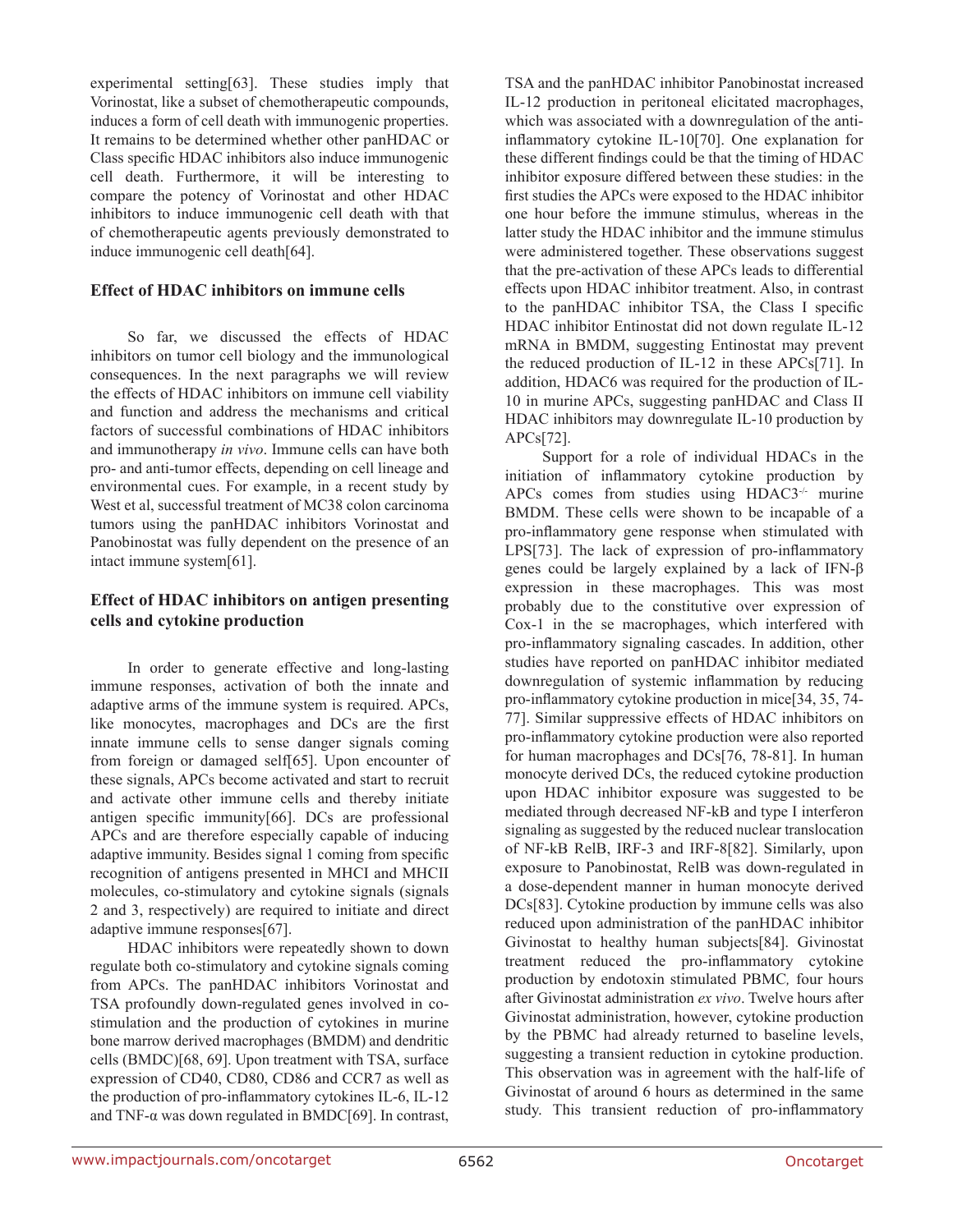cytokine production following Givinostat treatment, could imply that the timing of HDAC inhibitor treatment may be crucial when combining HDAC inhibitors with immunotherapy (Figure 1). In this respect, short pulses of Givinostat might circumvent prolonged immune suppression in immunocombination therapy regimens. Overall, these data suggest that HDAC inhibitors suppress macrophage and DC functions in terms of reduced expression of co-stimulatory molecules and reduced production of pro-inflammatory cytokines.

The effect of HDAC inhibitors on the (cross-) presentation of antigens by APCs has not been studied extensively. TSA reduced the capacity of murine BMDC to induce T cell proliferation in mixed-lymphocyte-reactions, but the contribution of antigen (cross-)presentation was not investigated[85].

Besides down-regulating pro-inflammatory cytokines, HDAC inhibitors can also reduce the production of pro-tumorigenic soluble factors or cytokines. Vorinostat reduced the production of the tumorigenic factors Nitric Oxide (NO) and M-CSF & MMP-9 by murine peritoneal macrophages and primary mammary tumor cells, respectively[86]. Administration of Vorinostat delayed tumor onset in a spontaneous mammary tumor model, which was associated with reduced numbers of tumor



**Figure 1: Emerging factors for effective HDAC inhibitor immunocombination therapy.** Timing of HDAC inhibitor administration and the type of HDAC inhibitor used, determine the effect on the various types of immune cells and their interactions. Therefore, these are emerging factors determining the outcome of combinations of HDAC inhibitors with immunotherapy in the treatment of cancer.

infiltrating macrophages. Similarly, several panHDAC inhibitors reduced the production of the tumorigenic cytokine macrophage migration inhibitory factor (MIF) in several human cancer cell lines as well as in mouse blood[87]. These studies suggest that the production of tumorigenic cytokines or other soluble factors by myeloid cells and tumor cells are also reduced upon panHDAC inhibitor treatment. The net outcome of HDAC inhibitor treatment on anti-tumor immune responses will likely be a delicate balance in the production of pro- and antiinflammatory cytokines and other soluble factors in the blood, lymphoid organs and, more importantly, locally in the tumor.

#### **Effect of HDAC inhibitors on effector lymphocytes**

CD4 T cells are essential in the induction of adaptive anti-tumor immunity by maintaining and skewing immune responses[88-90]. HDAC inhibitors were reported to have inhibitory effects on CD4 T cell viability and function. The panHDAC inhibitor TSA inhibited PMA/Ionomycin induced NF-kB nuclear translocation in murine CD4 T cells after 8 hours and impaired their viability after 20 hours *in vitro*[91]. TSA also potently decreased the antigen specific proliferation of murine CD4 T cells, which was associated with upregulation of the cyclin-dependent kinase inhibitor 1  $p21^{\text{Cip1}}[92, 93]$ . In human CD4 T cells, Vorinostat had limited to no effect on viability and the expression of genes involved in proliferation, differentiation, and apoptosis after a 24 hour exposure period[94]. These opposite observations may be species related or due to intrinsic differences between the panHDAC inhibitors used in these studies. Indeed, the panHDAC inhibitor TSA has a higher inhibitory potency for most of the individual HDACs compared to Vorinostat, which could explain the more pronounced effects of TSA in the murine CD4 T cells[95-97]. In patients treated with the Class I HDAC inhibitor Romidepsin, the percentages of CD4 and CD8 T cells in patient's blood were decreased by around 50%[98]. In a study by Schmudde et al, Vorinostat affected the proliferation and function of naïve human PBMC and T cells, but not of IL-2 pre-activated PBMC or previously primed T cells[99]. These studies suggest that pan- and Class I HDAC inhibitors reduce the viability and function of naive CD4 T cells, thus hampering the induction of anti-tumor T cell responses. The inhibitory effect of HDAC inhibitors, however, seems less severe or absent following activation of these CD4+ lymphocytes. Therefore, the timing of HDAC inhibitor administration in combination with immunotherapy could critically determine the outcome of immunocombination therapy, combining HDAC inhibitors with immunotherapy (Figure 1).

For effective anti-tumor immunity the function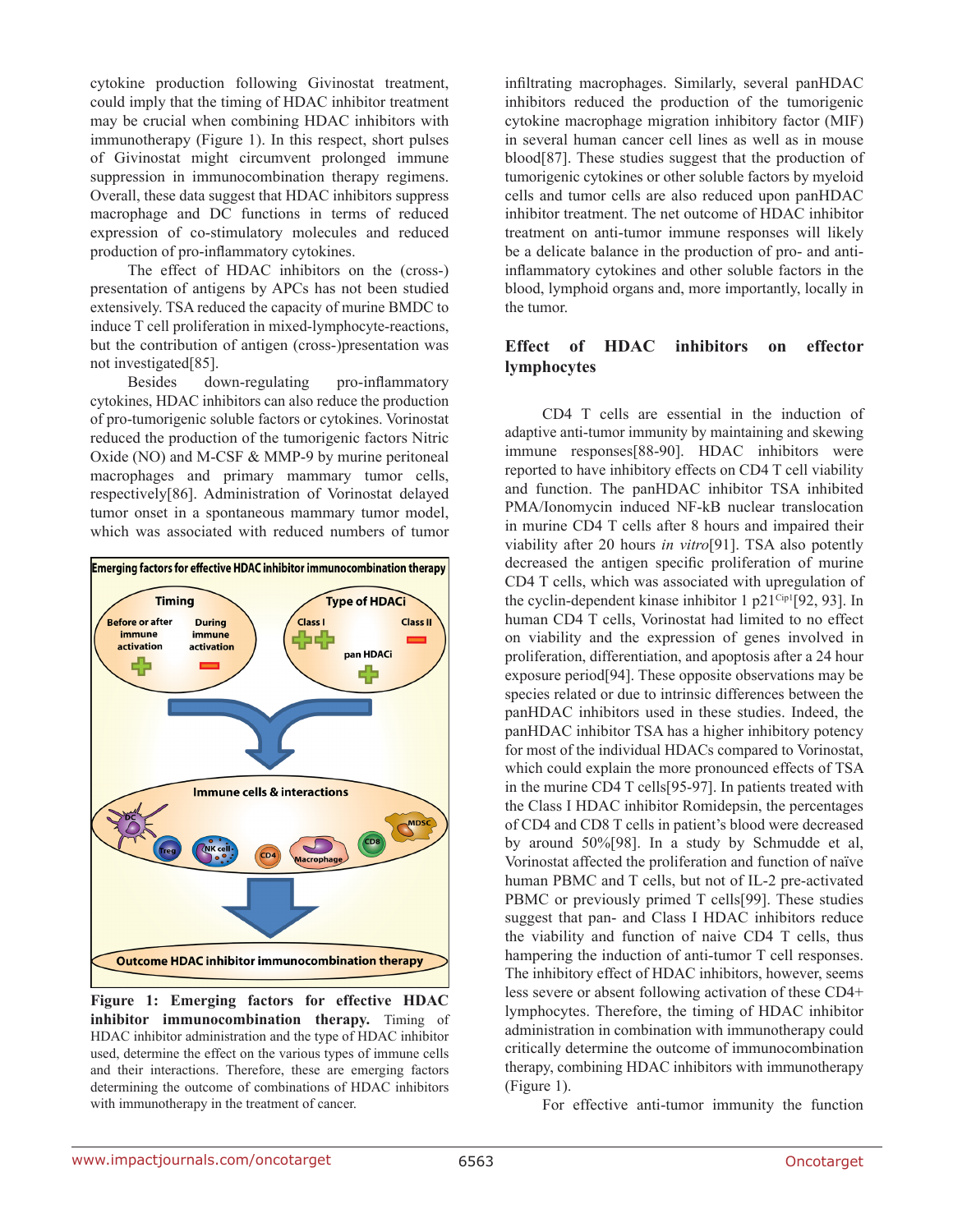of cytotoxic CD8 T cells is of crucial importance[13]. Several studies suggest HDAC inhibitors enhance the function of this CD8+ T cell subset. Treatment of mice with the panHDAC inhibitor Panobinostat resulted in increased serum levels of IFN-γ and TNF-α and an accelerated graft-versus-host disease, which was associated with higher numbers of CD8 T cells in the affected organs[100]. Strikingly, in murine CD8 T cells, the panHDAC inhibitor TSA mimicked the effect of the pro-inflammatory cytokines IL-12 and IFN- $α$  at the level of gene expression[101]. TSA up-regulated genes involved in CD8 T cell activation and memory similar to those induced by these pro-inflammatory cytokines. This finding suggests that part of the immune inhibitory effect of HDAC inhibitors on pro-inflammatory cytokine production by APC may be compensated by the direct induction of a set of genes in these effector lymphocytes. Murine memory CD8 T cells were capable of producing IFN-γ only when CD4 T cell help was present during priming[102]. Interestingly, only in these CD8 T cell memory cells, the IFN-γ locus was hyper acetylated, allowing for the rapid production of IFN-γ. More recently, the function of exhausted CD8 T cells in chronic viral infection was shown to be restored upon treatment with panHDAC inhibitors[103]. The effect of Class II HDAC inhibitors on CD4 and CD8 T cells have not been reported to date. These studies collectively suggest that panHDAC inhibitors have the ability to stimulate CD8 T cell activation and function.

Although HDAC inhibitor treated tumor cells are more efficiently recognized by effector NK cells, not much is known regarding the effects of HDAC inhibitors on NK cell function itself. Ogbomo et al. first showed that the Class I HDAC inhibitor VPA and the panHDAC inhibitor Vorinostat inhibited the proliferation and cytotoxic capacity of human NK cells, treated with IL-2 and the HDAC inhibitor simultaneously[104]. The NK cells down regulated the expression of activating receptors on the cell surface upon Vorinostat exposure. In another study, upon exposure to similar concentrations of Vorinostat, NK cells were still able to degranulate upon co-culture with tumor cells[99]. The NK cells from the latter study, however, had received the activating cytokine three days prior to the addition of the HDAC inhibitor and were thus preactivated. These studies imply that IL-2 pre-activated NK cells retain their functionality whereas NK cells receiving IL-2 simultaneous with the HDAC inhibitor show reduced functionality. In a more recent study, the Class I HDAC inhibitor Entinostat increased the expression of the activating receptor NKG2D in IL-2 and IL-21 activated as well as in freshly isolated human NK cells. Entinostat also increased the expression of NKG2D ligands on human tumor cell lines, but not on normal cells, in this study[105]. Furthermore, Entinostat treated NK cells showed increased cytotoxicity upon co-culture with tumor cells and the combination of Entinostat treatment and adoptive NK cell transfer resulted in synergistic inhibition of tumor growth *in vivo*. Thus, the Class I HDAC inhibitor Entinostat increased activating ligand expression by tumor cells as well as NK cell cytotoxicity. The effects of Class II HDAC inhibitors on NK cells have not been reported to date. These studies suggest that panHDAC inhibitors have distinct effects on NK cells, at least partially depending on their activation status, whereas Class I HDAC inhibition seems to enhance NK cell function.

In conclusion, HDAC inhibitors can either inhibit or promote effector lymphocyte function depending on the cell type, activation status and the type of HDAC inhibitor used.

## **Effect of HDAC inhibitors on regulatory immune cells**

After induction of effective immunity through activation of both innate and adaptive arms of the immune system, feedback loops are in place to control the ongoing inflammation. Specialized immune cells like CD4+ regulatory T cells (Treg) and specific subsets of regulatory myeloid cells can actively dampen immune responses. Tumors actively recruit Treg, myeloid derived suppressor cells (MDSC) and tumor associated macrophages (TAM) [106]. These immune cells all contribute to an immune suppressive tumor microenvironment (TME), abrogating anti-tumor immune responses.

Several panHDAC inhibitors were shown to promote the expansion and function of CD4+ Treg in multiple mouse studies, often after prolonged daily administrations of panHDAC inhibitors[107-111]. HDAC 6 and HDAC9, both Class II HDAC enzymes, were shown to be expressed by murine CD4+FoxP3+ Treg and acted as inhibitors of the suppressive function of these regulatory immune cells $[107, 112, 113]$ . HDAC9<sup>-/-</sup> mice showed increased numbers of Treg with increased suppressive capacity[112]. In line with these observations, exposure to Class II HDAC inhibitors was repeatedly shown to directly enhance the suppressive function of murine Treg[113-115]. These studies demonstrate that Class II HDAC enzymes are important regulators of Treg function and that Class II HDAC inhibition results in increased Treg functionality. The effect of Class I HDAC inhibition on Treg proliferation and function is less clear. The Class I HDAC inhibitor Entinostat enhanced Treg numbers and FoxP3 expression by Treg[116, 117]. In another study, however, the numbers of Treg were equal and FoxP3 expression by the Treg was down-regulated following Entinostat treatment, leading to improved anti-tumor vaccination *in vivo*[118]. In addition, Bridle et al. showed both reduced Treg numbers as well as reduced FoxP3 expression in Treg upon Entinostat treatment[39]. These studies collectively indicate that pan- and Class II HDAC inhibitors enhance Treg numbers and function, whereas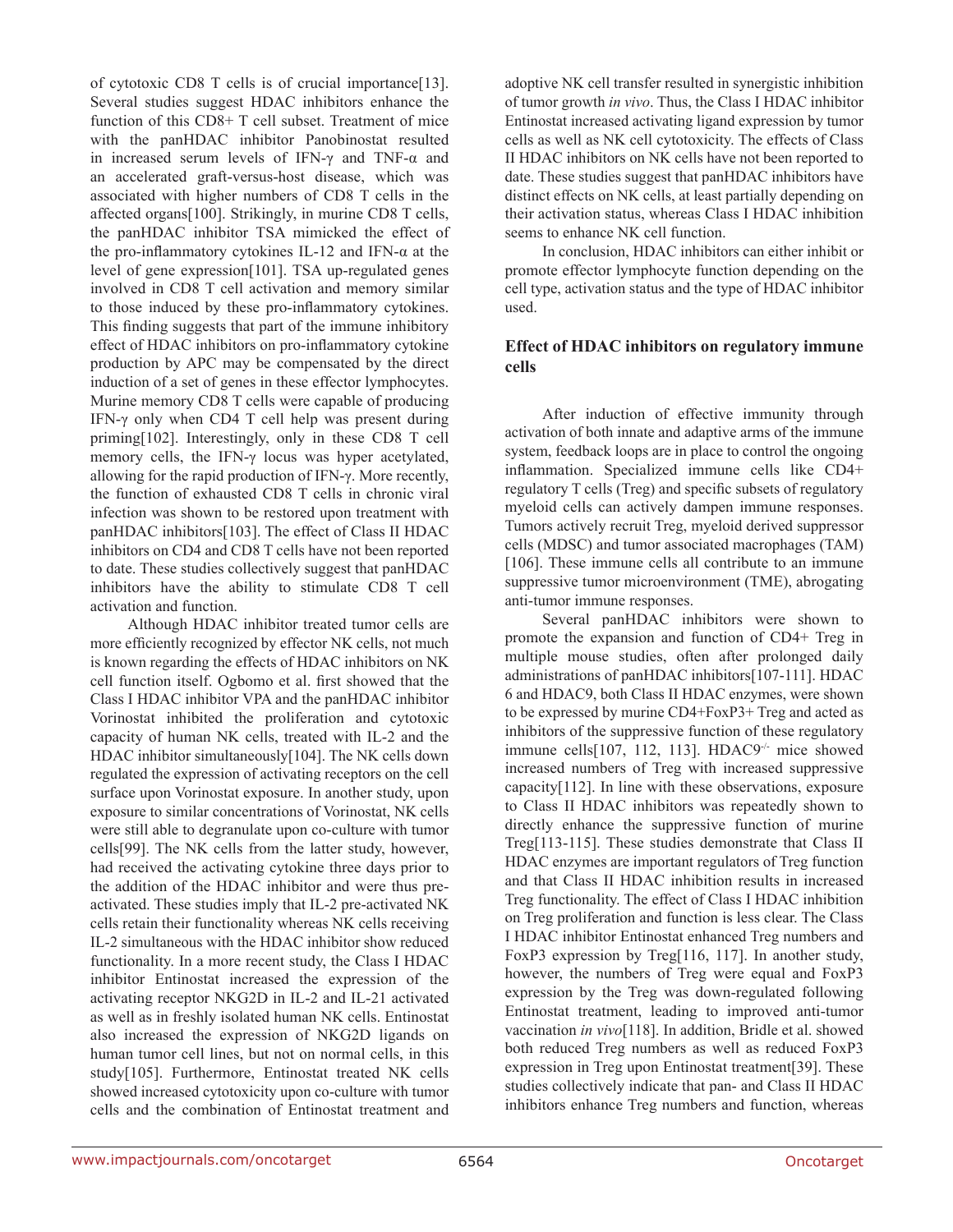Class I HDAC inhibitors show more complex effects on Treg, including decreased numbers and function, that need to be studied in more detail. In this respect, Class I HDAC or panHDAC inhibitors might be more suited to combine with immunotherapy than Class II HDAC inhibitors (Figure 1).

MDSC are immature myeloid cells that can actively suppress T cell responses and contribute to an immune suppressive TME[106, 119]. Murine bone marrow precursor cells cultured for 7 days in the presence of GM-CSF & TSA or GM-CSF alone, revealed striking differences in myeloid cell differentiation. The presence of the panHDAC inhibitor TSA throughout this culture period resulted in the accumulation of a pool of undifferentiated myeloid cells. These cells were  $CD11b(+)Ly6C(+)F4/80(int)CD115(+)$  and showed immune suppressive properties *in vitro,* thus mimicking MDSC[120]. Treatment of naïve mice with GM-CSF and TSA resulted in a similar accumulation of CD11b(+)  $Gr1(+)$  cells in the spleens of these mice, showing immune suppressive activity *ex viv*o. Youn et al. showed that the Class I HDAC inhibitor VPA could differentiate tumor induced MDSC into macrophages and DC following *in vitro* culture[121]. These MDSC were isolated from the BM of tumor bearing mice and cultured with GM-CSF and tumor conditioned medium in the presence or absence of VPA. Thus, panHDAC inhibition affects myeloid cell differentiation from precursors towards MDSC, whereas Class I inhibition directs MDSC to more differentiated macrophages and DC. In the latter study, the Rb1 gene was shown to regulate the differentiation from MDSC to macrophages and DC. Rb1 expression in turn was regulated by HDAC2, showing a role for HDAC2 in MDSC differentiation. The effects of Class II specific HDAC inhibitors on MDSC have not been reported.

TAM expressing low levels of MHCII also accumulate in tumors and are associated with tumor progression[122]. Similarly to MDSCs, TAM have been reported to be sensitive to the Class I HDAC inhibitor VPA and the panHDAC inhibitor TSA, resulting in restoration of MHC class II expression, reversal of immune suppression and delayed tumor growth[123, 124]. The effects of Class II specific HDAC inhibitors on TAM have not been reported.

Overall, the available data suggest that the effect of HDAC inhibitors on regulatory immune cells differ between the immune cell type studied, the differentiation status and the HDAC inhibitor used. The precise effects of HDAC inhibitors on myeloid cells in cancer, like MDSC and TAM, deserve further exploration.

#### **HDAC inhibitors in immunocombination therapy**  *in vivo*

HDAC inhibitors can impact the immune cascade by influencing different cell types in various life-cycle stages including activation, differentiation, and proliferation. The complex interactions of immune cells in this cascade makes the influence of HDAC inhibitors on the overall outcome of an immune response difficult to predict. In the tumor setting, the growing tumor influences the various immune cells locally and systemically, which further increases the complexity. Thus, the effect of HDAC inhibitor treatment combined with immunotherapy should be investigated by the use of autologous and immunocompetent preclinical models.

As can be concluded from previous sections, HDAC inhibitors can have immune suppressive as well as immune stimulating effects *in vitro*. There are not many studies reporting on detrimental effects of HDAC inhibitors in combination with cancer immunotherapy *in vivo*. HDAC inhibitors, however, have been used to limit cytokine production and immune damage in autoimmune diseases, for example in rheumatoid arthritis[78, 125]. The few studies that have reported synergistic effects of treatments combining HDAC inhibitors and immunotherapy in the treatment of cancer, will be discussed here.

The panHDAC inhibitors Vorinostat or Panobinostat showed a synergistic effect in combination with the immune cell stimulating antibodies anti-CD40 and anti-CD137 in immunocompetent models of mammary, renal and colon carcinoma[60]. This synergistic inhibition of tumor growth was highly dependent on CD8 T cells. Vo et al. demonstrated that the panHDAC inhibitor LAQ824 potentiated both adoptive transfers of tumor specific T cells as well as a prime/boost vaccination scheme in mice bearing B16 melanoma tumors[126]. The authors showed that the adoptively transferred T cells were more abundant in the tumor when LAQ824 was co-administered. Similar to what has been reported *in vitro*[99], naïve T cells were more sensitive to LAQ824 mediated cell death *in vivo*, suggesting a survival advantage of the transferred CD8 T cells. In addition, upon LAQ824 treatment, the tumor cells expressed higher levels of the tumor antigen gp100 and MHCI presenting molecules, implying enhanced recognition by the tumor specific T cells. The adoptively transferred T cells in LAQ824 treated mice produced higher levels of IFN-γ upon re-stimulation *ex vivo,* indicating also direct enhancement of CD8 T cell function by this HDAC inhibitor. In addition to the panHDAC inhibitor LAQ824, also the Class I inhibitor Entinostat showed synergistic anti-tumor effects when combined with IL-2 in mice bearing established RENCA tumors[127]. This synergistic effect was also dependent on the presence of CD8 T cells. More recently, Bridle et al showed that administration of Entinostat enhanced tumor specific T cell function only when Entinostat was given at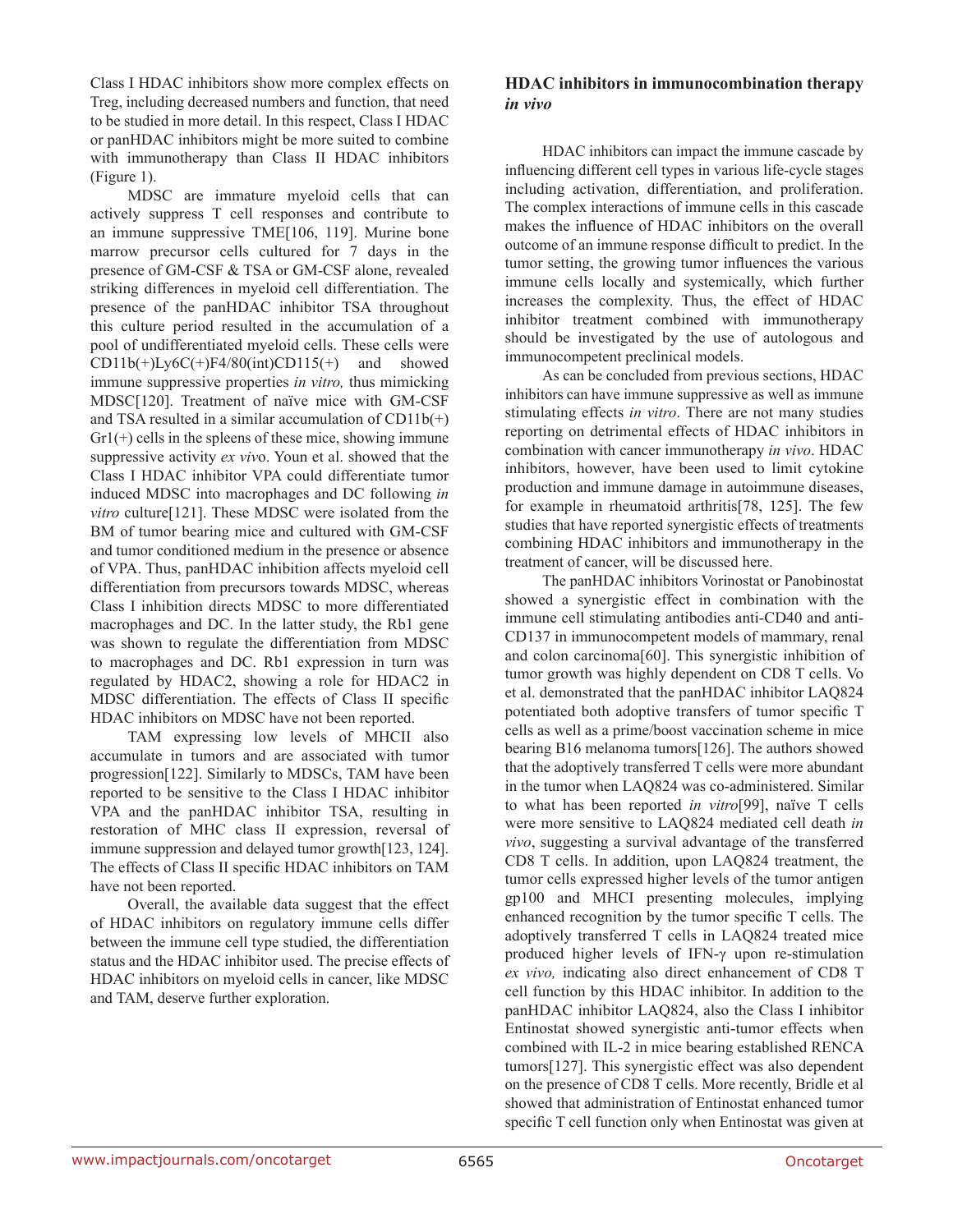the time of the booster vaccination, but not at the prime vaccination[39]. Surprisingly, the tumor specific CD8 T cell expansion was not enhanced directly by Entinostat in this study. Instead, Entinostat enhanced functionality of the tumor specific CD8 T cells by creating a prolonged state of lymphopenia following vaccination. The selective elimination of unwanted precursor lymphocytes from the BM resulted in tumor specific CD8 cytotoxic lymphocytes exhibiting enhanced functionality. This study elegantly shows that the timing of HDAC inhibitor treatment is essential for the combination with immunotherapy in order to boost anti-tumor immune responses. Taken together, these studies indicate that carefully designed regimens of HDAC inhibitor treatment and immunotherapy have the potential to be synergistic in the treatment of cancer. The underlying mechanisms of these successful immunocombination therapies are, however, complex and diverse and may include direct tumor cell killing, reprogramming of the tumor microenvironment as well as different effects on innate and adaptive immune cells like depletion of bystander lymphocytes and activation of effector lymphocytes.

# **CONCLUSIONS AND FUTURE DIRECTIONS**

Although HDAC inhibitors have negative/ detrimental effects on immune cell viability and function, increasing evidence also supports a rationale to combine HDAC inhibitors with immunotherapy to obtain synergistic anti-tumor effects. HDAC inhibitors induce tumor cell specific apoptosis already resulting in tumor debulking. Selective elimination of tumor cells also reduces the tumor induced immune suppression and makes the tumor more accessible for immune cells. In addition, HDAC inhibitors can increase tumor cell recognition by NK and T cells. More recently, it was shown that HDAC inhibitors can have both stimulatory as well as detrimental effects on immune cell viability and function, depending on cell type and activation status. Timing is therefore emerging as a crucial factor in obtaining synergistic effects with immunotherapy (Figure 1). For example, based on present data, the administration of HDAC inhibitors should take place following immune activation/ CD8 T cell priming, as activated lymphocytes seem less affected and CD8 T cells become more activated by HDAC inhibitors. Besides timing, the Class of the HDAC inhibitor is very important. Inhibition or downregulation of Class II HDACs enhanced Treg numbers and function, whereas the Class I HDAC inhibitor Entinostat enhanced NK cell and CD8 T cell functions. Finally, due to the vast complexity of molecular and cellular events, rational combination therapies of immunotherapy with HDAC inhibitors should be designed and tested using autologous and immunocompetent preclinical models, to elucidate the complex underlying mechanisms. Understanding the mechanisms of such synergistic combinations will be instrumental to efficiently translate these findings into effective immunocombination therapies for cancer patients.

## **ACKNOWLEDGEMENTS**

The authors have no relevant affiliations or financial involvements with any organization or entity with a financial interest in or financial conflict with the subject matter or materials discussed in the present manuscript. This includes employment, consultancies, honorees, stock ownership or options, expert testimony, grants, or patents received or pending, or royalties. No writing assistance was utilized in the production of this manuscript. This work was supported by the foundations 'Vrienden KOC Nijmegen', 'Villa Joep', STOPhersentumoren foundation and the RUNMC RUCO institute from The Netherlands.

#### **Abbreviations**

| <b>APC</b>     | : Antigen presenting cells                                      |  |
|----------------|-----------------------------------------------------------------|--|
| <b>BM</b>      | : Bone marrow                                                   |  |
| <b>BMDM</b>    | : Bone marrow derived macrophage                                |  |
| <b>BMDC</b>    | : Bone marrow derived dendritic cell                            |  |
| <b>CIITA</b>   | : Class II trans-activator                                      |  |
| DcR3           | : Decoy Receptor 3                                              |  |
| DC             | : Dendritic cells                                               |  |
| FasL           | : Fas ligand                                                    |  |
| <b>HAT</b>     | : Histone acetylases                                            |  |
| <b>HDAC</b>    | : Histone deacetylases                                          |  |
| <b>LPS</b>     | : Lipopolysaccharide                                            |  |
| mAb            | : monoclonal antibody                                           |  |
| <b>MDSC</b>    | : Myeloid derived suppressor cells                              |  |
| <b>MICA</b>    | : MHC class I-related chain A                                   |  |
| <b>MICB</b>    | : MHC class I-related chain B                                   |  |
| <b>MIF</b>     | : Migration inhibitory factor                                   |  |
| NK cell        | : Natural Killer cell                                           |  |
| N <sub>O</sub> | : Nitric oxide                                                  |  |
| <b>PBMC</b>    | : Peripheral blood mononuclear cells                            |  |
| <b>TAA</b>     | : Tumor associated antigen                                      |  |
| <b>TAM</b>     | : Tumor associated macrophage                                   |  |
| <b>TME</b>     | : Tumor microenvironment                                        |  |
| TRAIL          | :Tumor necrosis factor-related<br>apoptosis-<br>inducing ligand |  |
| Treg           | : T regulatory cells                                            |  |
| <b>TSA</b>     | : Trichostatin A                                                |  |
| <b>ULBP</b>    | : UL16-binding proteins                                         |  |
| <b>VPA</b>     | : Valproic Acid                                                 |  |

## **REFERENCES**

1. You JS and Jones PA. Cancer genetics and epigenetics: two sides of the same coin? Cancer Cell. 2012; 22(1):9-20.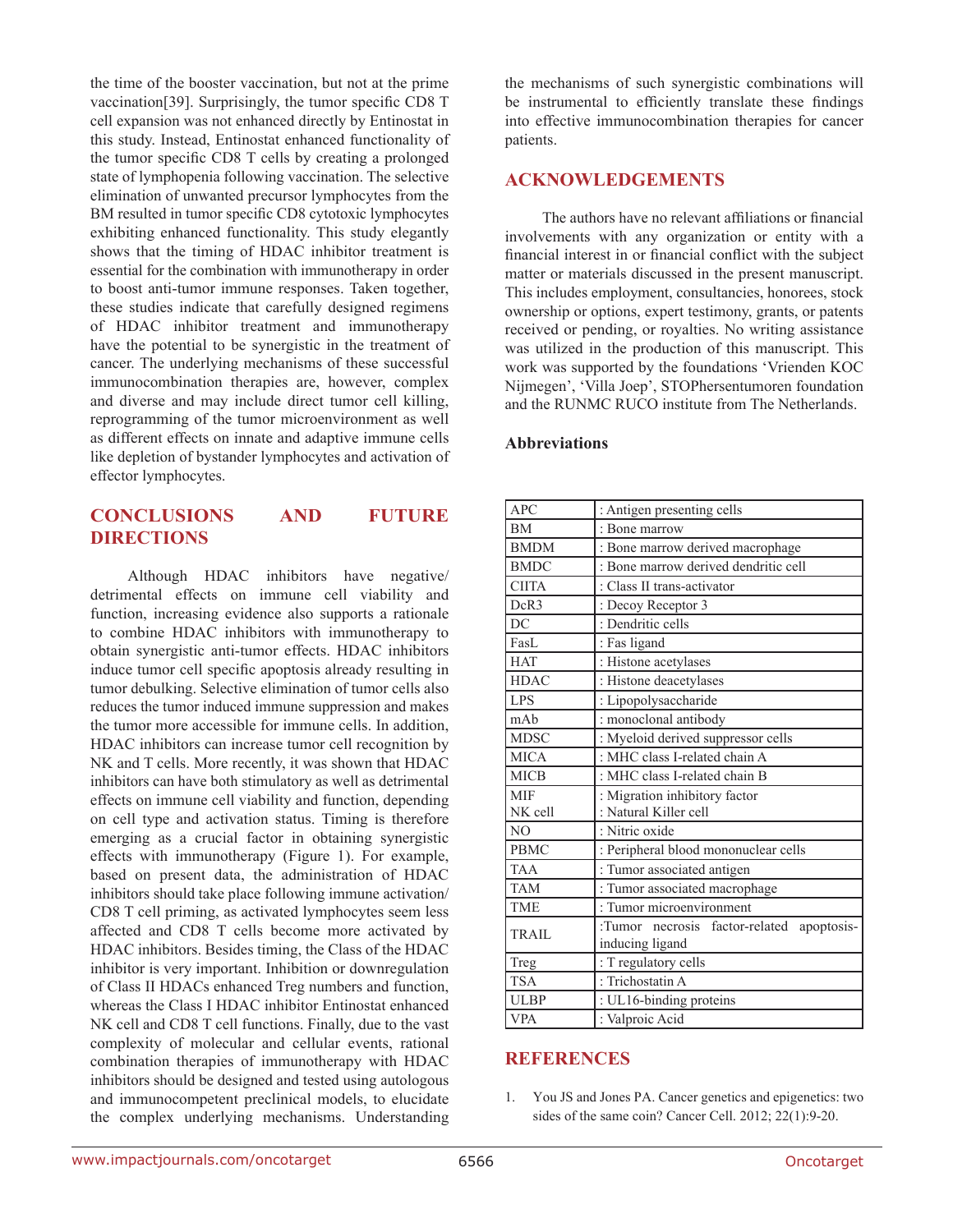- 2. Iglesias-Bartolome R, Callejas-Valera JL and Gutkind JS. Control of the epithelial stem cell epigenome: the shaping of epithelial stem cell identity. Curr Opin Cell Biol. 2013; 25(2):162-169.
- 3. Xu Z, Bolick SC, DeRoo LA, Weinberg CR, Sandler DP and Taylor JA. Epigenome-wide association study of breast cancer using prospectively collected sister study samples. J Natl Cancer Inst. 2013; 105(10):694-700.
- 4. Cicek MS, Koestler DC, Fridley BL, Kalli KR, Armasu SM, Larson MC, Wang C, Winham SJ, Vierkant RA, Rider DN, Block MS, Klotzle B, Konecny G, Winterhoff BJ, Hamidi H, Shridhar V, et al. Epigenome-wide ovarian cancer analysis identifies a methylation profile differentiating clear-cell histology with epigenetic silencing of the HERG K+ channel. Hum Mol Genet. 2013; 22(15):3038-3047.
- 5. Akhtar-Zaidi B, Cowper-Sal-lari R, Corradin O, Saiakhova A, Bartels CF, Balasubramanian D, Myeroff L, Lutterbaugh J, Jarrar A, Kalady MF, Willis J, Moore JH, Tesar PJ, Laframboise T, Markowitz S, Lupien M, et al. Epigenomic enhancer profiling defines a signature of colon cancer. Science. 2012; 336(6082):736-739.
- 6. Lin PC, Giannopoulou EG, Park K, Mosquera JM, Sboner A, Tewari AK, Garraway LA, Beltran H, Rubin MA and Elemento O. Epigenomic alterations in localized and advanced prostate cancer. Neoplasia. 2013; 15(4):373-383.
- 7. Baylin SB and Jones PA. A decade of exploring the cancer epigenome - biological and translational implications. Nat Rev Cancer. 2011; 11(10):726-734.
- 8. Campbell MJ and Turner BM. Altered histone modifications in cancer. Adv Exp Med Biol. 2013; 754:81-107.
- 9. Witt O, Deubzer HE, Milde T and Oehme I. HDAC family: What are the cancer relevant targets? Cancer Lett. 2009;  $277(1):8-21.$
- 10. Fraga MF, Ballestar E, Villar-Garea A, Boix-Chornet M, Espada J, Schotta G, Bonaldi T, Haydon C, Ropero S, Petrie K, Iyer NG, Perez-Rosado A, Calvo E, Lopez JA, Cano A, Calasanz MJ, et al. Loss of acetylation at Lys16 and trimethylation at Lys20 of histone H4 is a common hallmark of human cancer. Nat Genet. 2005; 37(4):391-400.
- 11. Jacobs JF, Punt CJ, Lesterhuis WJ, Sutmuller RP, Brouwer HM, Scharenborg NM, Klasen IS, Hilbrands LB, Figdor CG, de Vries IJ and Adema GJ. Dendritic cell vaccination in combination with anti-CD25 monoclonal antibody treatment: a phase I/II study in metastatic melanoma patients. Clin Cancer Res. 2010; 16(20):5067-5078.
- 12. Yu AL, Gilman AL, Ozkaynak MF, London WB, Kreissman SG, Chen HX, Smith M, Anderson B, Villablanca JG, Matthay KK, Shimada H, Grupp SA, Seeger R, Reynolds CP, Buxton A, Reisfeld RA, et al. Anti-GD2 antibody with GM-CSF, interleukin-2, and isotretinoin for neuroblastoma. N Engl J Med. 2010; 363(14):1324-1334.
- 13. de Vries IJ, Bernsen MR, Lesterhuis WJ, Scharenborg NM, Strijk SP, Gerritsen MJ, Ruiter DJ, Figdor CG, Punt CJ and Adema GJ. Immunomonitoring tumor-specific T cells in

delayed-type hypersensitivity skin biopsies after dendritic cell vaccination correlates with clinical outcome. J Clin Oncol. 2005; 23(24):5779-5787.

- 14. Aarntzen EH, Bol K, Schreibelt G, Jacobs JF, Lesterhuis WJ, Van Rossum MM, Adema GJ, Figdor CG, Punt CJ and De Vries IJ. Skin-test infiltrating lymphocytes early predict clinical outcome of dendritic cell-based vaccination in metastatic melanoma. Cancer Res. 2012; 72(23):6102-6110.
- 15. Hanahan D and Weinberg RA. Hallmarks of cancer: the next generation. Cell. 2011; 144(5):646-674.
- 16. Goodyear O, Agathanggelou A, Novitzky-Basso I, Siddique S, McSkeane T, Ryan G, Vyas P, Cavenagh J, Stankovic T, Moss P and Craddock C. Induction of a CD8+ T-cell response to the MAGE cancer testis antigen by combined treatment with azacitidine and sodium valproate in patients with acute myeloid leukemia and myelodysplasia. Blood. 2010; 116(11):1908-1918.
- 17. Ramachandran IR, Martner A, Pisklakova A, Condamine T, Chase T, Vogl T, Roth J, Gabrilovich D and Nefedova Y. Myeloid-derived suppressor cells regulate growth of multiple myeloma by inhibiting T cells in bone marrow. J Immunol. 2013; 190(7):3815-3823.
- 18. Norde WJ, Maas F, Hobo W, Korman A, Quigley M, Kester MG, Hebeda K, Falkenburg JH, Schaap N, de Witte TM, van der Voort R and Dolstra H. PD-1/PD-L1 interactions contribute to functional T-cell impairment in patients who relapse with cancer after allogeneic stem cell transplantation. Cancer Res. 2011; 71(15):5111-5122.
- 19. Kroesen M, Lindau D, Hoogerbrugge P and Adema GJ. Immunocombination therapy for high-risk neuroblastoma. Immunotherapy. 2012; 4(2):163-174.
- 20. Lawlor ER and Thiele CJ. Epigenetic changes in pediatric solid tumors: promising new targets. Clin Cancer Res. 2012; 18(10):2768-2779.
- 21. Finnin MS, Donigian JR, Cohen A, Richon VM, Rifkind RA, Marks PA, Breslow R and Pavletich NP. Structures of a histone deacetylase homologue bound to the TSA and SAHA inhibitors. Nature. 1999; 401(6749):188-193.
- 22. Khan O and La Thangue NB. HDAC inhibitors in cancer biology: emerging mechanisms and clinical applications. Immunol Cell Biol. 2012; 90(1):85-94.
- 23. Hahn CK, Ross KN, Warrington IM, Mazitschek R, Kanegai CM, Wright RD, Kung AL, Golub TR and Stegmaier K. Expression-based screening identifies the combination of histone deacetylase inhibitors and retinoids for neuroblastoma differentiation. Proc Natl Acad Sci U S A. 2008; 105(28):9751-9756.
- 24. Bolden JE, Shi W, Jankowski K, Kan CY, Cluse L, Martin BP, MacKenzie KL, Smyth GK and Johnstone RW. HDAC inhibitors induce tumor-cell-selective pro-apoptotic transcriptional responses. Cell Death Dis. 2013; 4:e519.
- 25. Wood TE, Dalili S, Simpson CD, Sukhai MA, Hurren R, Anyiwe K, Mao X, Suarez Saiz F, Gronda M, Eberhard Y, MacLean N, Ketela T, Reed JC, Moffat J, Minden MD,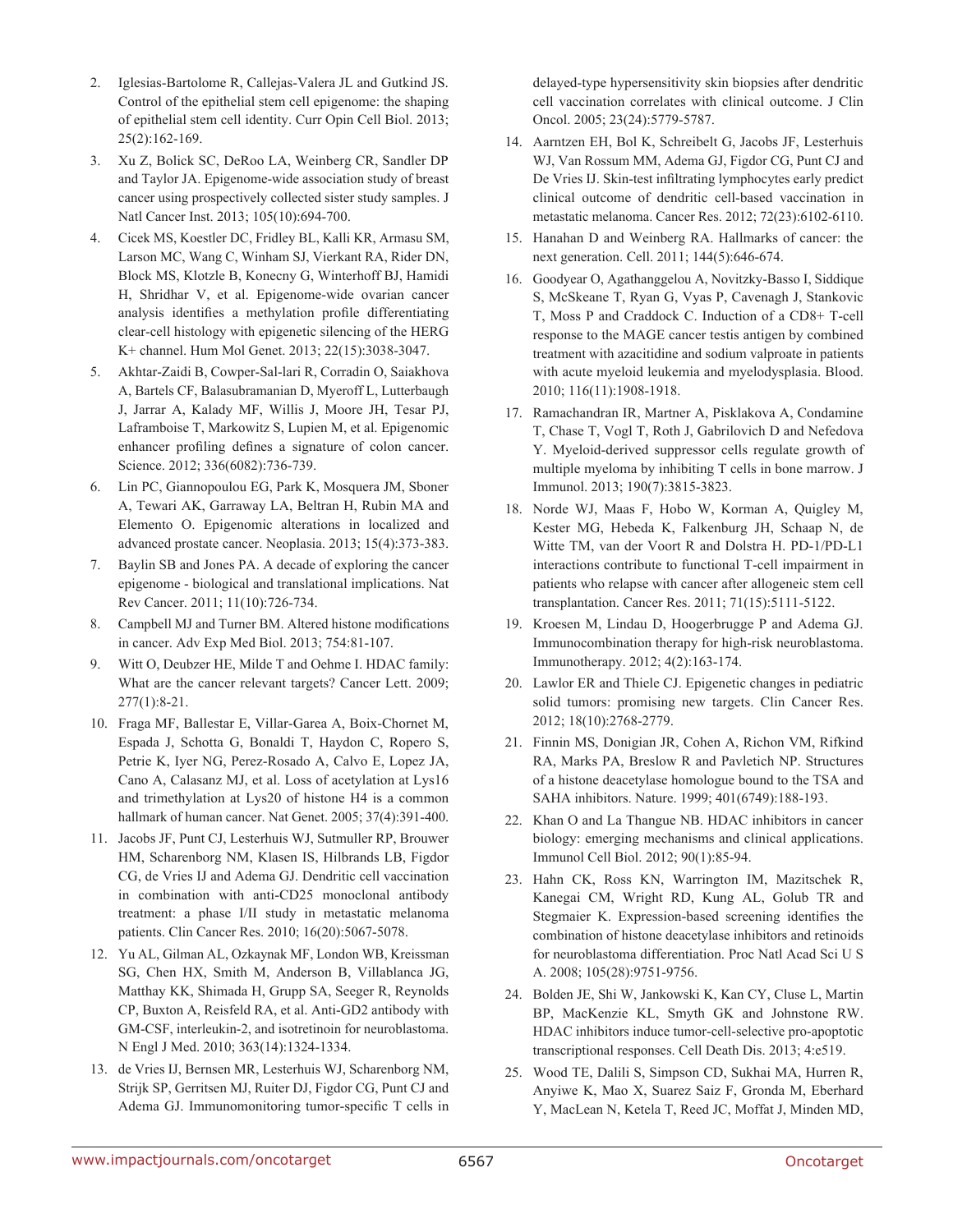Batey RA, et al. Selective inhibition of histone deacetylases sensitizes malignant cells to death receptor ligands. Mol Cancer Ther. 2010; 9(1):246-256.

- 26. Condorelli F, Gnemmi I, Vallario A, Genazzani AA and Canonico PL. Inhibitors of histone deacetylase (HDAC) restore the p53 pathway in neuroblastoma cells. Br J Pharmacol. 2008; 153(4):657-668.
- 27. Terui T, Murakami K, Takimoto R, Takahashi M, Takada K, Murakami T, Minami S, Matsunaga T, Takayama T, Kato J and Niitsu Y. Induction of PIG3 and NOXA through acetylation of p53 at 320 and 373 lysine residues as a mechanism for apoptotic cell death by histone deacetylase inhibitors. Cancer Res. 2003; 63(24):8948-8954.
- 28. Lee JH, Choy ML, Ngo L, Foster SS and Marks PA. Histone deacetylase inhibitor induces DNA damage, which normal but not transformed cells can repair. Proc Natl Acad Sci U S A. 2010; 107(33):14639-14644.
- 29. Nalabothula N and Carrier F. Cancer cells' epigenetic composition and predisposition to histone deacetylase inhibitor sensitization. Epigenomics. 2011; 3(2):145-155.
- 30. Krennhrubec K, Marshall BL, Hedglin M, Verdin E and Ulrich SM. Design and evaluation of 'Linkerless' hydroxamic acids as selective HDAC8 inhibitors. Bioorg Med Chem Lett. 2007; 17(10):2874-2878.
- 31. Oehme I, Deubzer HE, Wegener D, Pickert D, Linke JP, Hero B, Kopp-Schneider A, Westermann F, Ulrich SM, von Deimling A, Fischer M and Witt O. Histone deacetylase 8 in neuroblastoma tumorigenesis. Clin Cancer Res. 2009; 15(1):91-99.
- 32. Lauffer BE, Mintzer R, Fong R, Mukund S, Tam C, Zilberleyb I, Flicke B, Ritscher A, Fedorowicz G, Vallero R, Ortwine DF, Gunzner J, Modrusan Z, Neumann L, Koth CM, Lupardus PJ, et al. Histone deacetylase (HDAC) inhibitor kinetic rate constants correlate with cellular histone acetylation but not transcription and cell viability. J Biol Chem. 2013; 288(37):26926-26943.
- 33. Chang J, Varghese DS, Gillam MC, Peyton M, Modi B, Schiltz RL, Girard L and Martinez ED. Differential response of cancer cells to HDAC inhibitors trichostatin A and depsipeptide. Br J Cancer. 2012; 106(1):116-125.
- 34. Leoni F, Zaliani A, Bertolini G, Porro G, Pagani P, Pozzi P, Dona G, Fossati G, Sozzani S, Azam T, Bufler P, Fantuzzi G, Goncharov I, Kim SH, Pomerantz BJ, Reznikov LL, et al. The antitumor histone deacetylase inhibitor suberoylanilide hydroxamic acid exhibits antiinflammatory properties via suppression of cytokines. Proc Natl Acad Sci U S A. 2002; 99(5):2995-3000.
- 35. Leoni F, Fossati G, Lewis EC, Lee JK, Porro G, Pagani P, Modena D, Moras ML, Pozzi P, Reznikov LL, Siegmund B, Fantuzzi G, Dinarello CA and Mascagni P. The histone deacetylase inhibitor ITF2357 reduces production of proinflammatory cytokines in vitro and systemic inflammation in vivo. Mol Med. 2005; 11(1-12):1-15.
- 36. Villagra A, Cheng F, Wang HW, Suarez I, Glozak M,

Maurin M, Nguyen D, Wright KL, Atadja PW, Bhalla K, Pinilla-Ibarz J, Seto E and Sotomayor EM. The histone deacetylase HDAC11 regulates the expression of interleukin 10 and immune tolerance. Nat Immunol. 2009; 10(1):92-100.

- 37. Bravo-San Pedro JM and Senovilla L. Immunostimulatory activity of lifespan-extending agents. Aging (Albany NY). 2013; 5(11):793-801.
- 38. Blagosklonny MV. Immunosuppressants in cancer prevention and therapy. Oncoimmunology. 2013; 2(12):e26961.
- 39. Bridle BW, Chen L, Lemay CG, Diallo JS, Pol J, Nguyen A, Capretta A, He R, Bramson JL, Bell JC, Lichty BD and Wan Y. HDAC inhibition suppresses primary immune responses, enhances secondary immune responses, and abrogates autoimmunity during tumor immunotherapy. Mol Ther. 2013; 21(4):887-894.
- 40. Dickinson M, Johnstone RW and Prince HM. Histone deacetylase inhibitors: potential targets responsible for their anti-cancer effect. Invest New Drugs. 2010; 28 Suppl 1:S3- 20.
- 41. Murakami T, Sato A, Chun NA, Hara M, Naito Y, Kobayashi Y, Kano Y, Ohtsuki M, Furukawa Y and Kobayashi E. Transcriptional modulation using HDACi depsipeptide promotes immune cell-mediated tumor destruction of murine B16 melanoma. J Invest Dermatol. 2008; 128(6):1506-1516.
- 42. Roulois D, Blanquart C, Panterne C, Gueugnon F, Gregoire M and Fonteneau JF. Downregulation of MUC1 expression and its recognition by  $CDS(+)$  T cells on the surface of malignant pleural mesothelioma cells treated with HDACi. Eur J Immunol. 2012; 42(3):783-789.
- 43. Magner WJ, Kazim AL, Stewart C, Romano MA, Catalano G, Grande C, Keiser N, Santaniello F and Tomasi TB. Activation of MHC class I, II, and CD40 gene expression by histone deacetylase inhibitors. J Immunol. 2000; 165(12):7017-7024.
- 44. Khan AN, Gregorie CJ and Tomasi TB. Histone deacetylase inhibitors induce TAP, LMP, Tapasin genes and MHC class I antigen presentation by melanoma cells. Cancer Immunol Immunother. 2008; 57(5):647-654.
- 45. Manning J, Indrova M, Lubyova B, Pribylova H, Bieblova J, Hejnar J, Simova J, Jandlova T, Bubenik J and Reinis M. Induction of MHC class I molecule cell surface expression and epigenetic activation of antigen-processing machinery components in a murine model for human papilloma virus 16-associated tumours. Immunology. 2008; 123(2):218- 227.
- 46. Setiadi AF, Omilusik K, David MD, Seipp RP, Hartikainen J, Gopaul R, Choi KB and Jefferies WA. Epigenetic enhancement of antigen processing and presentation promotes immune recognition of tumors. Cancer Res. 2008; 68(23):9601-9607.
- 47. Woods DM, Woan K, Cheng F, Wang H, Perez-Villarroel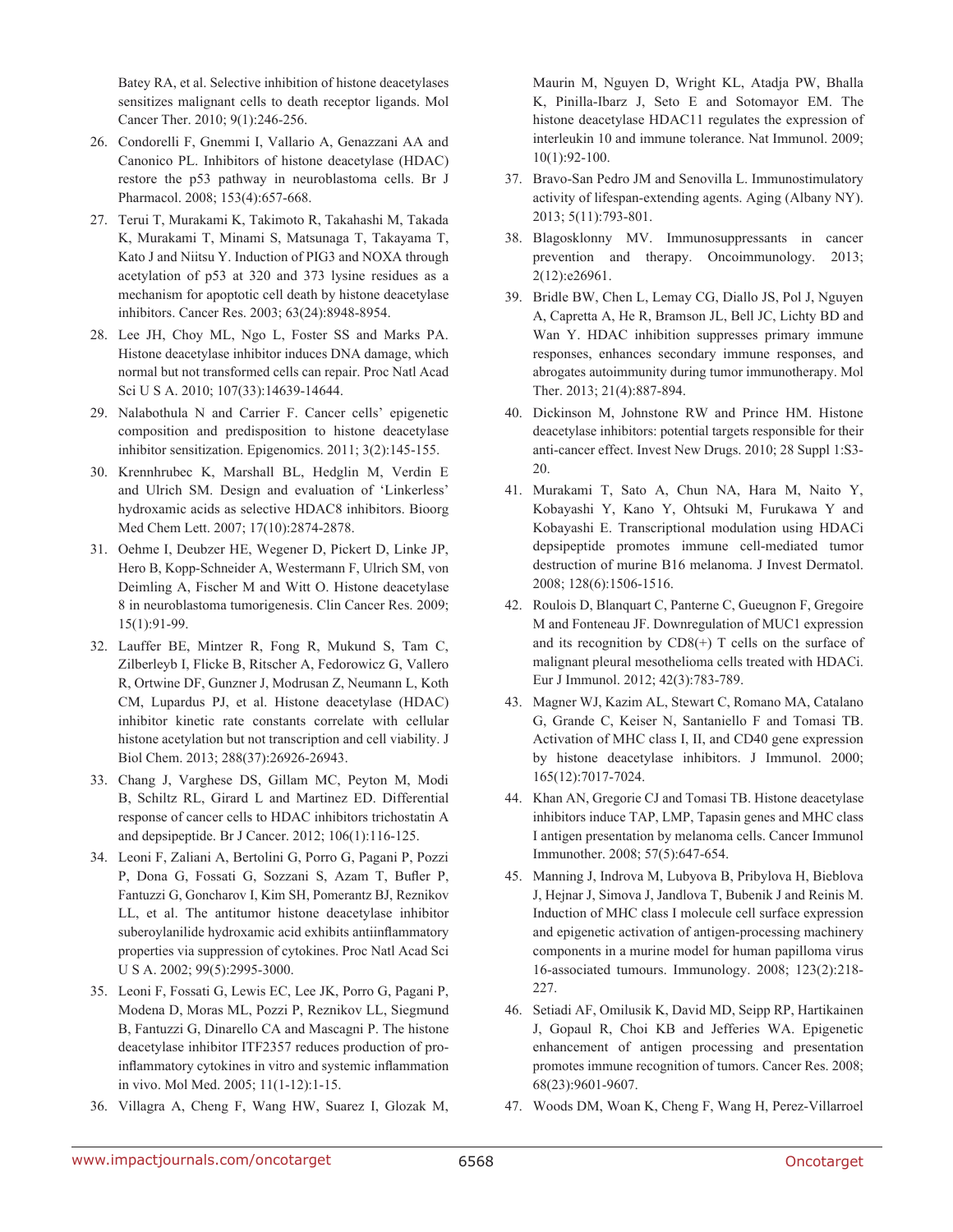P, Lee C, Lienlaf M, Atadja P, Seto E, Weber J, Sotomayor EM and Villagra A. The antimelanoma activity of the histone deacetylase inhibitor panobinostat (LBH589) is mediated by direct tumor cytotoxicity and increased tumor immunogenicity. Melanoma Res. 2013.

- 48. Chou SD, Khan AN, Magner WJ and Tomasi TB. Histone acetylation regulates the cell type specific CIITA promoters, MHC class II expression and antigen presentation in tumor cells. Int Immunol. 2005; 17(11):1483-1494.
- 49. Tarek N, Le Luduec JB, Gallagher MM, Zheng J, Venstrom JM, Chamberlain E, Modak S, Heller G, Dupont B, Cheung NK and Hsu KC. Unlicensed NK cells target neuroblastoma following anti-GD2 antibody treatment. J Clin Invest. 2012; 122(9):3260-3270.
- 50. Vivier E, Tomasello E, Baratin M, Walzer T and Ugolini S. Functions of natural killer cells. Nat Immunol. 2008; 9(5):503-510.
- 51. Armeanu S, Bitzer M, Lauer UM, Venturelli S, Pathil A, Krusch M, Kaiser S, Jobst J, Smirnow I, Wagner A, Steinle A and Salih HR. Natural killer cell-mediated lysis of hepatoma cells via specific induction of NKG2D ligands by the histone deacetylase inhibitor sodium valproate. Cancer Res. 2005; 65(14):6321-6329.
- 52. Lopez-Soto A, Folgueras AR, Seto E and Gonzalez S. HDAC3 represses the expression of NKG2D ligands ULBPs in epithelial tumour cells: potential implications for the immunosurveillance of cancer. Oncogene. 2009; 28(25):2370-2382.
- 53. Yamanegi K, Yamane J, Kobayashi K, Kato-Kogoe N, Ohyama H, Nakasho K, Yamada N, Hata M, Nishioka T, Fukunaga S, Futani H, Okamura H and Terada N. Sodium valproate, a histone deacetylase inhibitor, augments the expression of cell-surface NKG2D ligands, MICA/B, without increasing their soluble forms to enhance susceptibility of human osteosarcoma cells to NK cellmediated cytotoxicity. Oncol Rep. 2010; 24(6):1621-1627.
- 54. Kato N, Tanaka J, Sugita J, Toubai T, Miura Y, Ibata M, Syono Y, Ota S, Kondo T, Asaka M and Imamura M. Regulation of the expression of MHC class I-related chain A, B (MICA, MICB) via chromatin remodeling and its impact on the susceptibility of leukemic cells to the cytotoxicity of NKG2D-expressing cells. Leukemia. 2007; 21(10):2103-2108.
- 55. Berghuis D, Schilham MW, Vos HI, Santos SJ, Kloess S, Buddingh EP, Egeler RM, Hogendoorn PC and Lankester AC. Histone deacetylase inhibitors enhance expression of NKG2D ligands in Ewing sarcoma and sensitize for natural killer cell-mediated cytolysis. Clin Sarcoma Res. 2012;  $2(1):8.$
- 56. Poggi A, Catellani S, Garuti A, Pierri I, Gobbi M and Zocchi MR. Effective in vivo induction of NKG2D ligands in acute myeloid leukaemias by all-trans-retinoic acid or sodium valproate. Leukemia. 2009; 23(4):641-648.
- 57. Fiegler N, Textor S, Arnold A, Rolle A, Oehme I, Breuhahn K, Moldenhauer G, Witzens-Harig M and Cerwenka A.

Downregulation of the activating NKp30 ligand B7-H6 by HDAC inhibitors impairs tumor cell recognition by NK cells. Blood. 2013.

- 58. Beatty GL, Chiorean EG, Fishman MP, Saboury B, Teitelbaum UR, Sun W, Huhn RD, Song W, Li D, Sharp LL, Torigian DA, O'Dwyer PJ and Vonderheide RH. CD40 agonists alter tumor stroma and show efficacy against pancreatic carcinoma in mice and humans. Science. 2011; 331(6024):1612-1616.
- 59. Kroemer G, Galluzzi L, Kepp O and Zitvogel L. Immunogenic cell death in cancer therapy. Annu Rev Immunol. 2013; 31:51-72.
- 60. Christiansen AJ, West A, Banks KM, Haynes NM, Teng MW, Smyth MJ and Johnstone RW. Eradication of solid tumors using histone deacetylase inhibitors combined with immune-stimulating antibodies. Proc Natl Acad Sci U S A. 2011; 108(10):4141-4146.
- 61. West AC, Mattarollo SR, Shortt J, Cluse LA, Christiansen AJ, Smyth MJ and Johnstone RW. An intact immune system is required for the anti-cancer activities of histone deacetylase inhibitors. Cancer Res. 2013.
- 62. Sonnemann J, Gressmann S, Becker S, Wittig S, Schmudde M and Beck JF. The histone deacetylase inhibitor vorinostat induces calreticulin exposure in childhood brain tumour cells in vitro. Cancer Chemother Pharmacol. 2010; 66(3):611-616.
- 63. Guillot F, Boutin B, Blanquart C, Fonteneau JF, Robard M, Gregoire M and Pouliquen D. Vaccination with epigenetically treated mesothelioma cells induces immunisation and blocks tumour growth. Vaccine. 2011; 29(33):5534-5543.
- 64. Casares N, Pequignot MO, Tesniere A, Ghiringhelli F, Roux S, Chaput N, Schmitt E, Hamai A, Hervas-Stubbs S, Obeid M, Coutant F, Metivier D, Pichard E, Aucouturier P, Pierron G, Garrido C, et al. Caspase-dependent immunogenicity of doxorubicin-induced tumor cell death. J Exp Med. 2005; 202(12):1691-1701.
- 65. Matzinger P. Tolerance, danger, and the extended family. Annu Rev Immunol. 1994; 12:991-1045.
- 66. Banchereau J and Steinman RM. Dendritic cells and the control of immunity. Nature. 1998; 392(6673):245-252.
- 67. Medzhitov R and Janeway CA, Jr. Innate immune recognition and control of adaptive immune responses. Semin Immunol. 1998; 10(5):351-353.
- 68. Bode KA, Schroder K, Hume DA, Ravasi T, Heeg K, Sweet MJ and Dalpke AH. Histone deacetylase inhibitors decrease Toll-like receptor-mediated activation of proinflammatory gene expression by impairing transcription factor recruitment. Immunology. 2007; 122(4):596-606.
- 69. Roger T, Lugrin J, Le Roy D, Goy G, Mombelli M, Koessler T, Ding XC, Chanson AL, Reymond MK, Miconnet I, Schrenzel J, Francois P and Calandra T. Histone deacetylase inhibitors impair innate immune responses to Toll-like receptor agonists and to infection. Blood. 2011;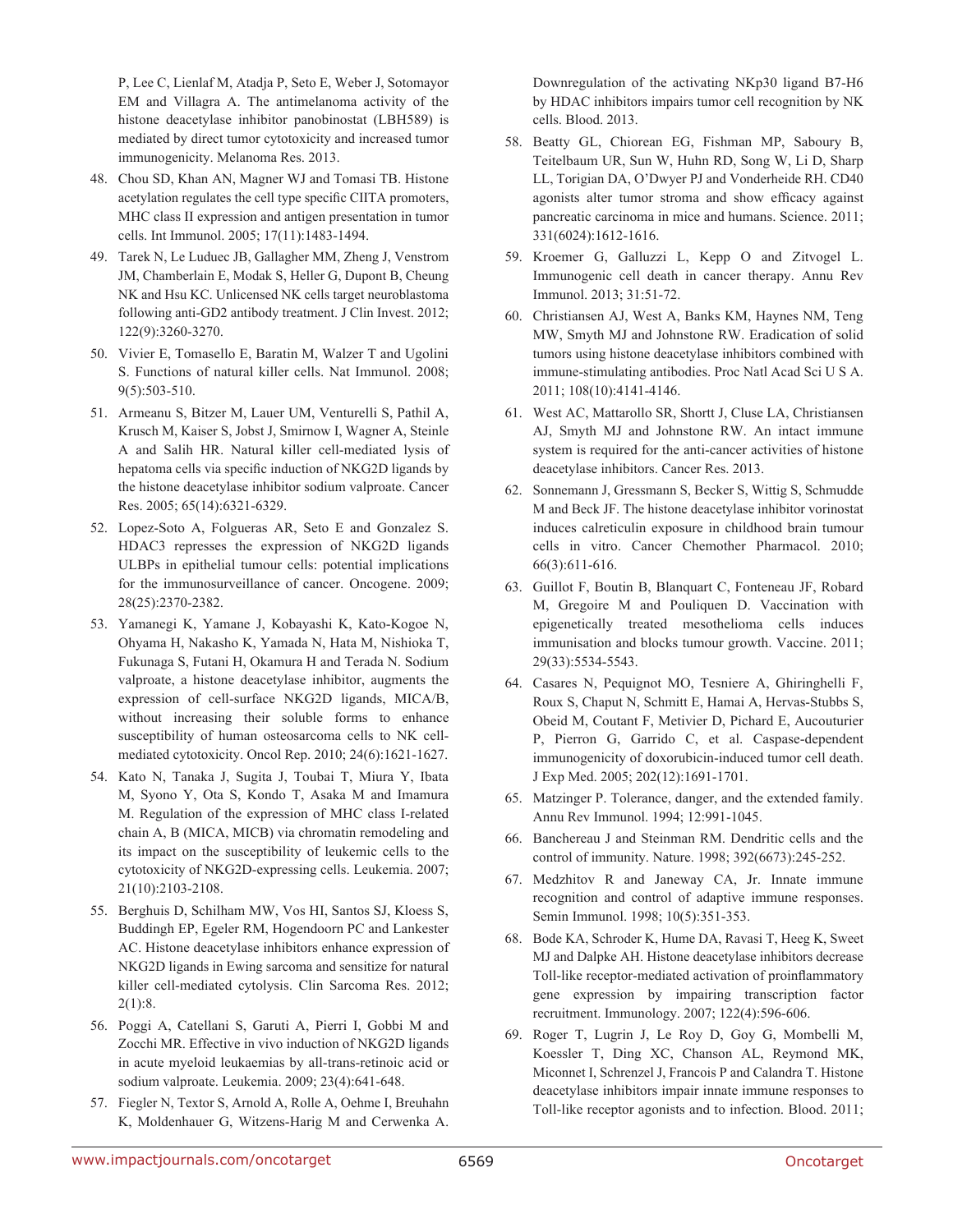117(4):1205-1217.

- 70. Wang H, Cheng F, Woan K, Sahakian E, Merino O, Rock-Klotz J, Vicente-Suarez I, Pinilla-Ibarz J, Wright KL, Seto E, Bhalla K, Villagra A and Sotomayor EM. Histone deacetylase inhibitor LAQ824 augments inflammatory responses in macrophages through transcriptional regulation of IL-10. J Immunol. 2011; 186(7):3986-3996.
- 71. Halili MA, Andrews MR, Labzin LI, Schroder K, Matthias G, Cao C, Lovelace E, Reid RC, Le GT, Hume DA, Irvine KM, Matthias P, Fairlie DP and Sweet MJ. Differential effects of selective HDAC inhibitors on macrophage inflammatory responses to the Toll-like receptor 4 agonist LPS. J Leukoc Biol. 2010; 87(6):1103-1114.
- 72. Cheng F, Lienlaf M, Perez-Villarroel P, Wang HW, Lee C, Woan K, Woods D, Knox T, Bergman J, Pinilla-Ibarz J, Kozikowski A, Seto E, Sotomayor EM and Villagra A. Divergent roles of histone deacetylase 6 (HDAC6) and histone deacetylase 11 (HDAC11) on the transcriptional regulation of IL10 in antigen presenting cells. Mol Immunol. 2014; 60(1):44-53.
- 73. Chen X, Barozzi I, Termanini A, Prosperini E, Recchiuti A, Dalli J, Mietton F, Matteoli G, Hiebert S and Natoli G. Requirement for the histone deacetylase Hdac3 for the inflammatory gene expression program in macrophages. Proc Natl Acad Sci U S A. 2012; 109(42):E2865-2874.
- 74. Reddy P, Maeda Y, Hotary K, Liu C, Reznikov LL, Dinarello CA and Ferrara JL. Histone deacetylase inhibitor suberoylanilide hydroxamic acid reduces acute graft-versushost disease and preserves graft-versus-leukemia effect. Proc Natl Acad Sci U S A. 2004; 101(11):3921-3926.
- 75. Leng C, Gries M, Ziegler J, Lokshin A, Mascagni P, Lentzsch S and Mapara MY. Reduction of graft-versus-host disease by histone deacetylase inhibitor suberonylanilide hydroxamic acid is associated with modulation of inflammatory cytokine milieu and involves inhibition of STAT1. Exp Hematol. 2006; 34(6):776-787.
- 76. Reddy P, Sun Y, Toubai T, Duran-Struuck R, Clouthier SG, Weisiger E, Maeda Y, Tawara I, Krijanovski O, Gatza E, Liu C, Malter C, Mascagni P, Dinarello CA and Ferrara JL. Histone deacetylase inhibition modulates indoleamine 2,3-dioxygenase-dependent DC functions and regulates experimental graft-versus-host disease in mice. J Clin Invest. 2008; 118(7):2562-2573.
- 77. Glauben R, Batra A, Stroh T, Erben U, Fedke I, Lehr HA, Leoni F, Mascagni P, Dinarello CA, Zeitz M and Siegmund B. Histone deacetylases: novel targets for prevention of colitis-associated cancer in mice. Gut. 2008; 57(5):613-622.
- 78. Grabiec AM, Krausz S, de Jager W, Burakowski T, Groot D, Sanders ME, Prakken BJ, Maslinski W, Eldering E, Tak PP and Reedquist KA. Histone deacetylase inhibitors suppress inflammatory activation of rheumatoid arthritis patient synovial macrophages and tissue. J Immunol. 2010; 184(5):2718-2728.
- 79. Bosisio D, Vulcano M, Del Prete A, Sironi M, Salvi V, Salogni L, Riboldi E, Leoni F, Dinarello CA, Girolomoni

G and Sozzani S. Blocking TH17-polarizing cytokines by histone deacetylase inhibitors in vitro and in vivo. J Leukoc Biol. 2008; 84(6):1540-1548.

- 80. Salvi V, Bosisio D, Mitola S, Andreoli L, Tincani A and Sozzani S. Trichostatin A blocks type I interferon production by activated plasmacytoid dendritic cells. Immunobiology. 2010; 215(9-10):756-761.
- 81. Brogdon JL, Xu Y, Szabo SJ, An S, Buxton F, Cohen D and Huang Q. Histone deacetylase activities are required for innate immune cell control of Th1 but not Th2 effector cell function. Blood. 2007; 109(3):1123-1130.
- 82. Nencioni A, Beck J, Werth D, Grunebach F, Patrone F, Ballestrero A and Brossart P. Histone deacetylase inhibitors affect dendritic cell differentiation and immunogenicity. Clin Cancer Res. 2007; 13(13):3933-3941.
- 83. Song W, Tai YT, Tian Z, Hideshima T, Chauhan D, Nanjappa P, Exley MA, Anderson KC and Munshi NC. HDAC inhibition by LBH589 affects the phenotype and function of human myeloid dendritic cells. Leukemia. 2011; 25(1):161-168.
- 84. Furlan A, Monzani V, Reznikov LL, Leoni F, Fossati G, Modena D, Mascagni P and Dinarello CA. Pharmacokinetics, safety and inducible cytokine responses during a phase 1 trial of the oral histone deacetylase inhibitor ITF2357 (givinostat). Mol Med. 2011; 17(5- 6):353-362.
- 85. Kim ES and Lee JK. Histone deacetylase inhibitors decrease the antigen presenting activity of murine bone marrow derived dendritic cells. Cell Immunol. 2010; 262(1):52-57.
- 86. Tran K, Risingsong R, Royce DB, Williams CR, Sporn MB, Pioli PA, Gediya LK, Njar VC and Liby KT. The combination of the histone deacetylase inhibitor vorinostat and synthetic triterpenoids reduces tumorigenesis in mouse models of cancer. Carcinogenesis. 2013; 34(1):199-210.
- 87. Lugrin J, Ding XC, Le Roy D, Chanson AL, Sweep FC, Calandra T and Roger T. Histone deacetylase inhibitors repress macrophage migration inhibitory factor (MIF) expression by targeting MIF gene transcription through a local chromatin deacetylation. Biochim Biophys Acta. 2009; 1793(11):1749-1758.
- 88. Steinman RM. Dendritic cells: understanding immunogenicity. Eur J Immunol. 2007; 37 Suppl 1:S53-60.
- 89. Aarntzen EH, De Vries IJ, Lesterhuis WJ, Schuurhuis D, Jacobs JF, Bol K, Schreibelt G, Mus R, De Wilt JH, Haanen JB, Schadendorf D, Croockewit A, Blokx WA, Van Rossum MM, Kwok WW, Adema GJ, et al. Targeting CD4(+) T-helper cells improves the induction of antitumor responses in dendritic cell-based vaccination. Cancer Res. 2013; 73(1):19-29.
- 90. Church SE, Jensen SM, Antony PA, Restifo NP and Fox BA. Tumor-specific CD4 T cells maintain effector and memory tumor-specific CD8 T cells. Eur J Immunol. 2013.
- 91. Moreira JM, Scheipers P and Sorensen P. The histone deacetylase inhibitor Trichostatin A modulates CD4+ T cell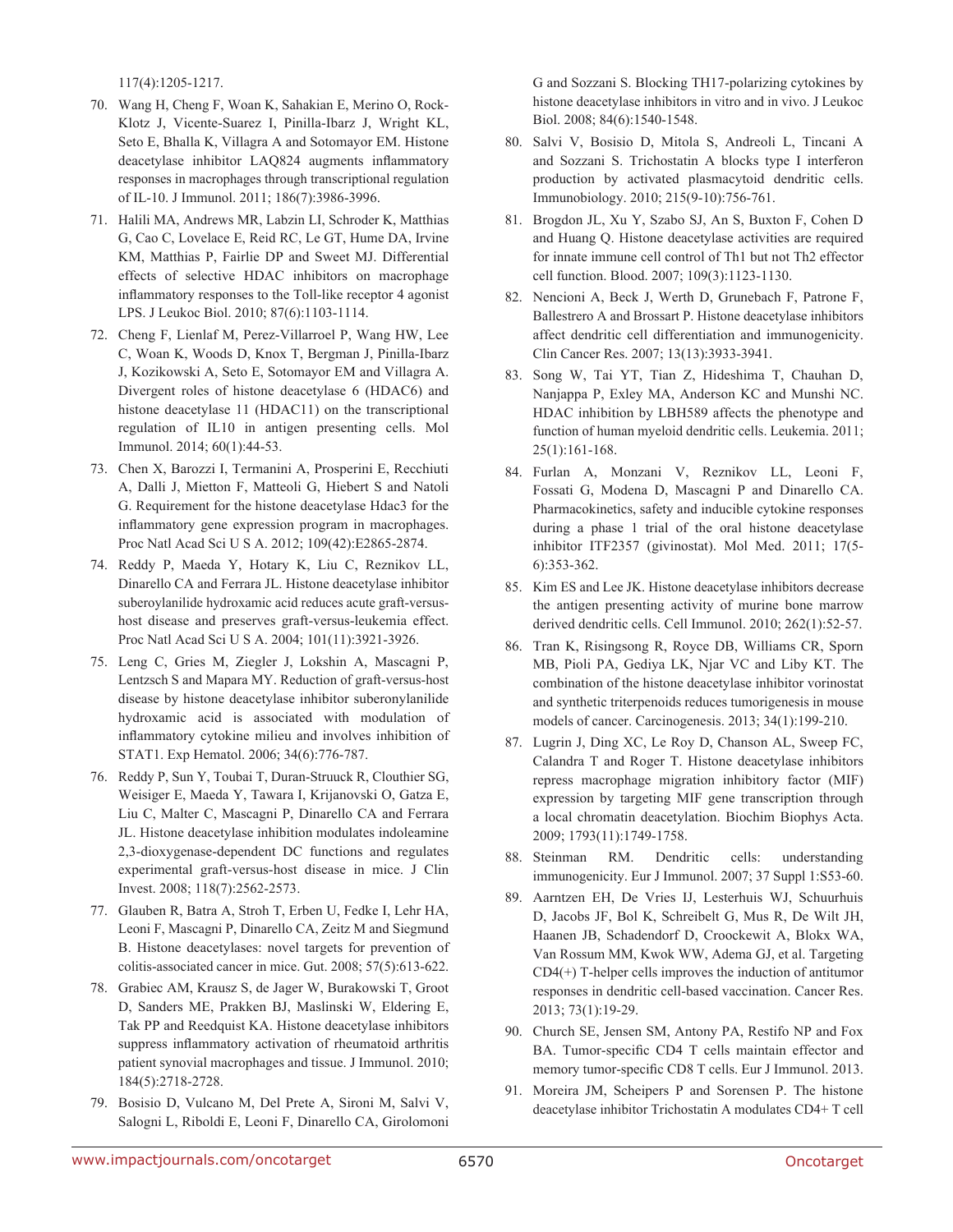responses. BMC Cancer. 2003; 3:30.

- 92. Edens RE, Dagtas S and Gilbert KM. Histone deacetylase inhibitors induce antigen specific anergy in lymphocytes: a comparative study. Int Immunopharmacol. 2006; 6(11):1673-1681.
- 93. Dagtas AS, Edens RE and Gilbert KM. Histone deacetylase inhibitor uses  $p21(Cip1)$  to maintain anergy in CD4+ T cells. Int Immunopharmacol. 2009; 9(11):1289-1297.
- 94. Beliakova-Bethell N, Zhang JX, Singhania A, Lee V, Terry VH, Richman DD, Spina CA and Woelk CH. Suberoylanilide hydroxamic acid induces limited changes in the transcriptome of primary CD4(+) T cells. AIDS. 2013; 27(1):29-37.
- 95. Moradei O, Maroun CR, Paquin I and Vaisburg A. Histone deacetylase inhibitors: latest developments, trends and prospects. Curr Med Chem Anticancer Agents. 2005; 5(5):529-560.
- 96. Bradner JE, West N, Grachan ML, Greenberg EF, Haggarty SJ, Warnow T and Mazitschek R. Chemical phylogenetics of histone deacetylases. Nat Chem Biol. 2010; 6(3):238- 243.
- 97. Moradei O, Vaisburg A and Martell RE. Histone deacetylase inhibitors in cancer therapy: new compounds and clinical update of benzamide-type agents. Curr Top Med Chem. 2008; 8(10):841-858.
- 98. Kelly-Sell MJ, Kim YH, Straus S, Benoit B, Harrison C, Sutherland K, Armstrong R, Weng WK, Showe LC, Wysocka M and Rook AH. The histone deacetylase inhibitor, romidepsin, suppresses cellular immune functions of cutaneous T-cell lymphoma patients. Am J Hematol. 2012; 87(4):354-360.
- 99. Schmudde M, Friebe E, Sonnemann J, Beck JF and Broker BM. Histone deacetylase inhibitors prevent activation of tumour-reactive NK cells and T cells but do not interfere with their cytolytic effector functions. Cancer Lett. 2010; 295(2):173-181.
- 100. Wang D, Iclozan C, Liu C, Xia C, Anasetti C and Yu XZ. LBH589 enhances T cell activation in vivo and accelerates graft-versus-host disease in mice. Biol Blood Marrow Transplant. 2012; 18(8):1182-1190 e1181.
- 101. Agarwal P, Raghavan A, Nandiwada SL, Curtsinger JM, Bohjanen PR, Mueller DL and Mescher MF. Gene regulation and chromatin remodeling by IL-12 and type I IFN in programming for CD8 T cell effector function and memory. J Immunol. 2009; 183(3):1695-1704.
- 102. Northrop JK, Thomas RM, Wells AD and Shen H. Epigenetic remodeling of the IL-2 and IFN-gamma loci in memory CD8 T cells is influenced by CD4 T cells. J Immunol. 2006; 177(2):1062-1069.
- 103. Zhang F, Zhou X, DiSpirito JR, Wang C, Wang Y and Shen H. Epigenetic Manipulation Restores Functions of Defective CD8 T Cells from Chronic Viral Infection. Mol Ther. 2014.
- 104. Ogbomo H, Michaelis M, Kreuter J, Doerr HW and Cinatl

J, Jr. Histone deacetylase inhibitors suppress natural killer cell cytolytic activity. FEBS Lett. 2007; 581(7):1317-1322.

- 105. Zhu S, Denman CJ, Cobanoglu ZS, Kiany S, Lau CC, Gottschalk SM, Hughes DP, Kleinerman ES and Lee DA. The Narrow-Spectrum HDAC Inhibitor Entinostat Enhances NKG2D Expression Without NK Cell Toxicity, Leading to Enhanced Recognition of Cancer Cells. Pharm Res. 2013.
- 106. Lindau D, Gielen P, Kroesen M, Wesseling P and Adema GJ. The immunosuppressive tumour network: myeloidderived suppressor cells, regulatory T cells and natural killer T cells. Immunology. 2013; 138(2):105-115.
- 107. Tao R, de Zoeten EF, Ozkaynak E, Chen C, Wang L, Porrett PM, Li B, Turka LA, Olson EN, Greene MI, Wells AD and Hancock WW. Deacetylase inhibition promotes the generation and function of regulatory T cells. Nat Med. 2007; 13(11):1299-1307.
- 108. Donas C, Fritz M, Manriquez V, Tejon G, Bono MR, Loyola A and Rosemblatt M. Trichostatin A promotes the generation and suppressive functions of regulatory T cells. Clin Dev Immunol. 2013; 2013:679804.
- 109. Johnson J, Pahuja A, Graham M, Hering B, Hancock WW and Bansal-Pakala P. Effects of histone deacetylase inhibitor SAHA on effector and FOXP3+regulatory T cells in rhesus macaques. Transplant Proc. 2008; 40(2):459-461.
- 110. Akimova T, Ge G, Golovina T, Mikheeva T, Wang L, Riley JL and Hancock WW. Histone/protein deacetylase inhibitors increase suppressive functions of human FOXP3+ Tregs. Clin Immunol. 2010; 136(3):348-363.
- 111. Saouaf SJ, Li B, Zhang G, Shen Y, Furuuchi N, Hancock WW and Greene MI. Deacetylase inhibition increases regulatory T cell function and decreases incidence and severity of collagen-induced arthritis. Exp Mol Pathol. 2009; 87(2):99-104.
- 112. de Zoeten EF, Wang L, Sai H, Dillmann WH and Hancock WW. Inhibition of HDAC9 increases T regulatory cell function and prevents colitis in mice. Gastroenterology. 2010; 138(2):583-594.
- 113. de Zoeten EF, Wang L, Butler K, Beier UH, Akimova T, Sai H, Bradner JE, Mazitschek R, Kozikowski AP, Matthias P and Hancock WW. Histone deacetylase 6 and heat shock protein 90 control the functions of Foxp3(+) T-regulatory cells. Mol Cell Biol. 2011; 31(10):2066-2078.
- 114. Kalin JH, Butler KV, Akimova T, Hancock WW and Kozikowski AP. Second-generation histone deacetylase 6 inhibitors enhance the immunosuppressive effects of Foxp3+ T-regulatory cells. J Med Chem. 2012; 55(2):639- 651.
- 115. Beier UH, Wang L, Han R, Akimova T, Liu Y and Hancock WW. Histone deacetylases 6 and 9 and sirtuin-1 control Foxp3+ regulatory T cell function through shared and isoform-specific mechanisms. Sci Signal. 2012; 5(229):ra45.
- 116. Lucas JL, Mirshahpanah P, Haas-Stapleton E, Asadullah